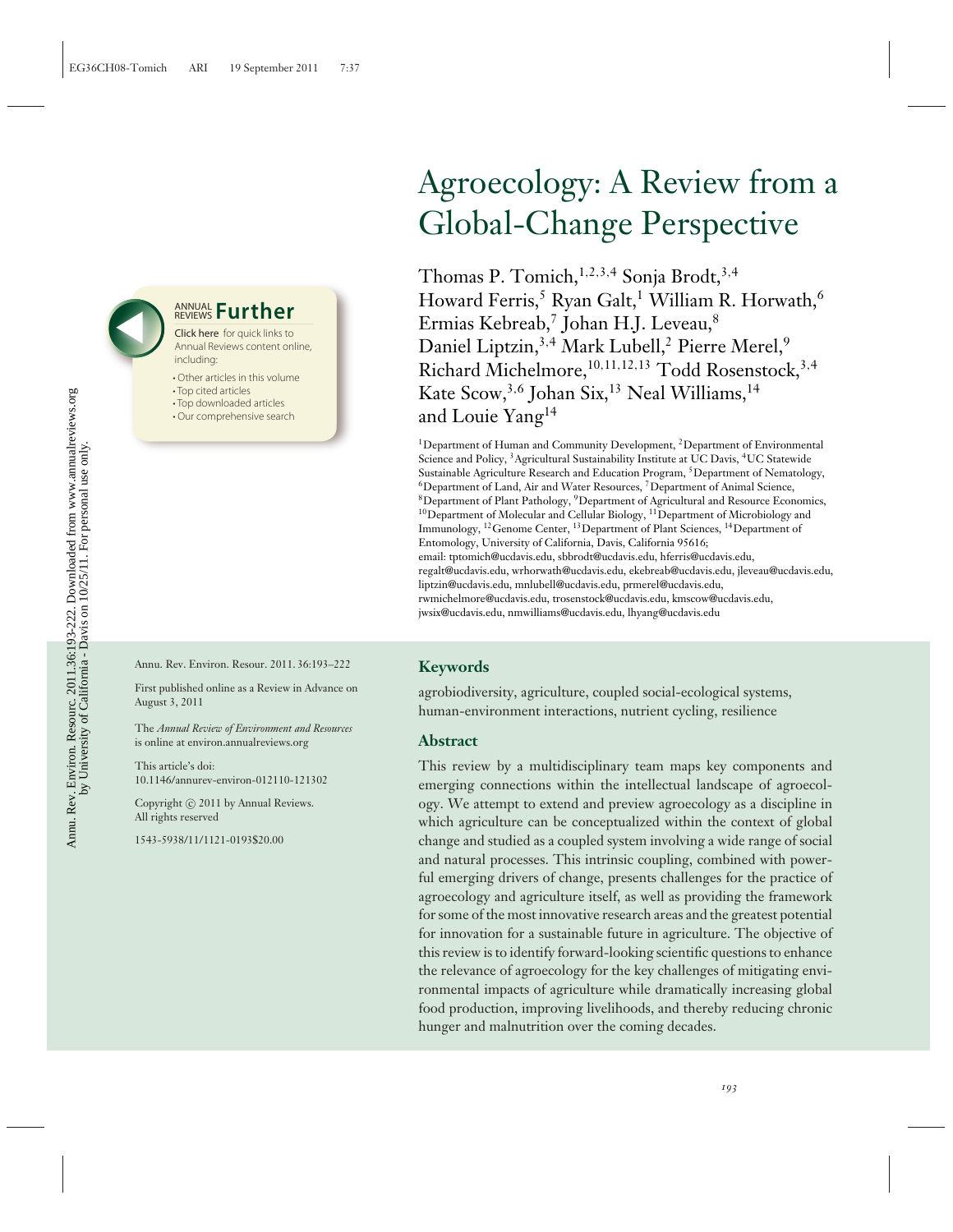### **Contents**

| 1. REFRAMING THE SYSTEMS           |     |
|------------------------------------|-----|
| PERSPECTIVE OF                     |     |
| AGROECOLOGY                        | 194 |
| 1.1. Approaches and Definitions    |     |
| of Agroecology                     | 194 |
| 1.2. Connecting Agricultural       |     |
| Sciences and Environmental         |     |
| Sciences                           | 195 |
| 1.3. Connecting Agricultural       |     |
| Sciences and Social Sciences       | 196 |
| 1.4. Agroecosystem Dynamics and    |     |
| Resilience                         | 197 |
| 2. THE AGROECOLOGICAL              |     |
| NEXUS                              | 198 |
| 2.1. Agricultural Production       |     |
| Practices and Systems              | 199 |
| 2.2. Agrobiodiversity              | 200 |
| 2.3. Agricultural Nutrient Inputs, |     |
| Outputs, and Pollution             | 202 |
| 2.4. Livestock Production Systems  |     |
| and Their Impacts on the           |     |
| Environment and Health             | 203 |
| 2.5. Cycling of Resources:         |     |
| Nutrients, Energy, Water           | 204 |
| 2.6. Food Access and Local Food    |     |
| Systems                            | 206 |
| 2.7. Innovation Networks           | 208 |
| 3. DISCUSSION AND PREVIEW OF       |     |
| SOME EMERGING ISSUES               | 209 |
| 3.1. Agroecology, Global Change,   |     |
| and Human Values                   | 209 |
| 3.2. Agrobiodiversity,             |     |
| Biotechnology, and                 |     |
| Genomics<br>1.1.1.1                | 210 |
| 3.3. Belowground Agrobiodiversity  |     |
| Management                         | 211 |
| 3.4. Agricultural Inputs, Farming  |     |
| Practices, and Transitions         |     |
| between Systems                    | 211 |
| 3.5. Resilience and Integration of |     |
| Production Systems                 | 212 |
|                                    |     |

# **1. REFRAMING THE SYSTEMS PERSPECTIVE OF AGROECOLOGY**

# **1.1. Approaches and Definitions of Agroecology**

Gradually over the past 30 years or more, often with inspiration from the practices, ideas, and questions of visionary farmers, academics increasingly have applied ecological insights to agricultural systems in a multidisciplinary field that has come to be known as agroecology (1– 4). In their recent review of the evolution of this term since its emergence in the literature in the 1930s, Wezel & Soldat (5, p. 3) observe that "at present, agroecology can be interpreted as a scientific discipline, as a movement or as a practice." Indeed, some academics in the vanguard of efforts to consolidate the science of agroecology in the 1980s and 1990s now place particular emphasis on extending those scientific foundations and agroecological practices as the basis for social movements aimed at fundamental transformation of agriculture, food systems, and society (M. Altieri, personal communication; S. Gliessman, personal communication). While accepting the legitimacy and importance of those movements for social change growing out of agroecology, this review (apart from Section 2.6 below) focuses primarily on agroecology from a scientific perspective. Our intention is to review the science of agroecology in light of emerging understanding of the challenges facing agriculture in the twentyfirst century, particularly regarding new insights from global-change science. Indeed, our specific objective is to identify critical elements of the next generation of scientific questions for the field of agroecology that will be relevant to these emerging twenty-first century challenges.

From a scientific perspective, agroecology has been defined by Gliessman (3, p. 369) as "the science of applying ecological concepts and principles to the design and management of sustainable food systems," emphasizing its roots in agronomy and ecology. Francis et al. (6, p. 100) provided a much broader definition of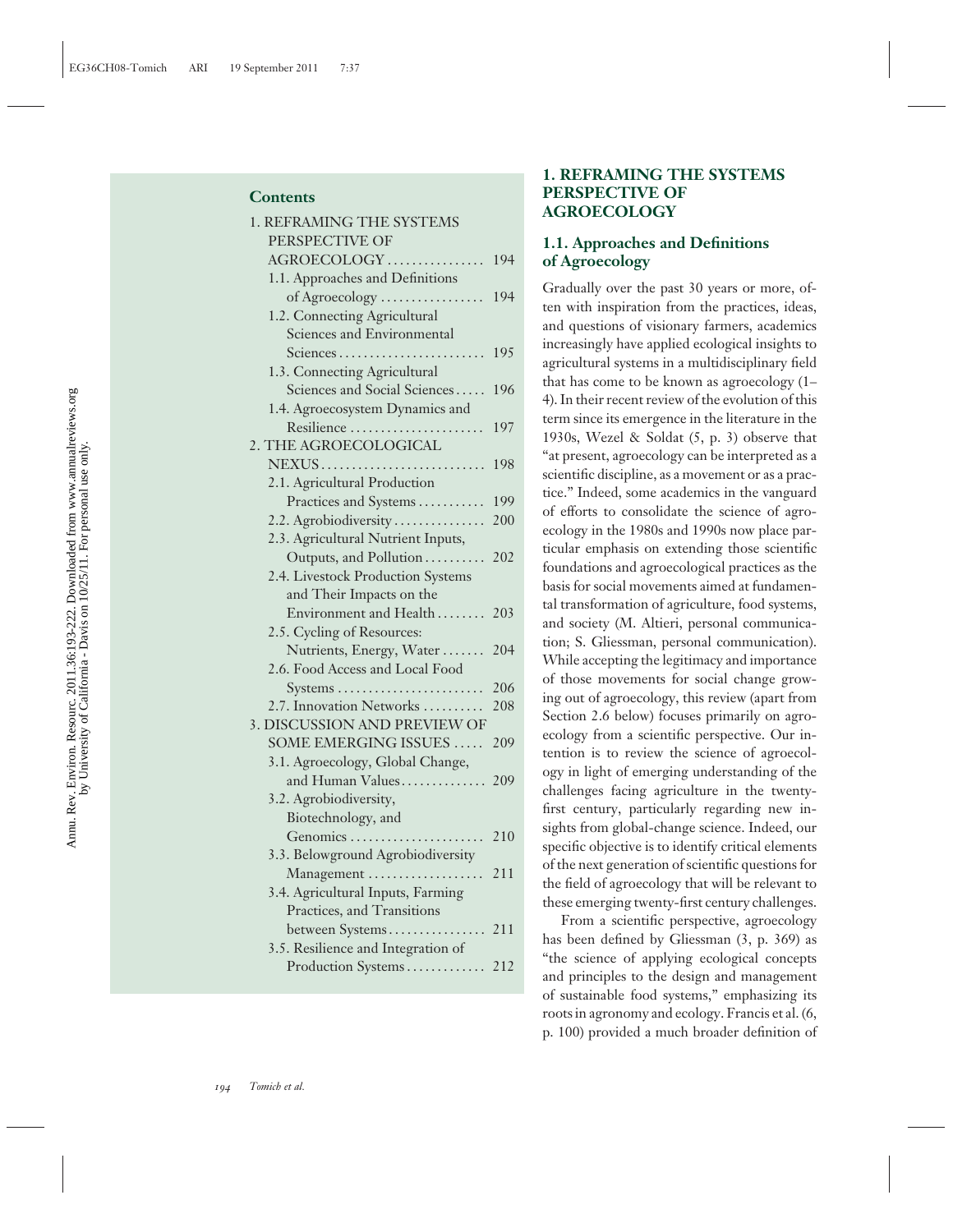Annu.

agroecology as "the integrative study of the ecology of the entire food system, encompassing ecological, economic and social dimensions." For our review, we adopted this broader definition in which society plays a fundamental role.

Thus, a key challenge within agroecology is to coherently understand manifold relationships and feedbacks across two broad cross-disciplinary boundaries that go beyond conventional perspectives on agricultural, environmental, and social sciences. One boundary to span is the connection between agricultural sciences and ecology and allied environmental sciences, which together provide the basis for understanding relationships between fieldlevel agroecological processes [e.g., pollination, biological pest control, nutrient cycling, carbon (C) sequestration] and broader environmental phenomena (e.g., habitat loss, eutrophication, climate change). Recent literature also draws attention to the equally important disciplinary boundary that has divided much of the agricultural and social sciences. Within this larger definition of agroecology, society and its various aspects play fundamental roles, shaping agriculture within a complex food system.

In their quantitative analysis of the field, Wezel & Soldat (5) found that the scope of agroecology grew enormously over the past 20 years, and, in their words, the number of publications in the field has "exploded" since 2000. In an effort to cope with this rapid expansion, Section 1 of our review surveys the boundaries and context of the complex and expanding "intellectual landscape" of the science of agroecology. To obtain a workable focus within this broad field, the coauthors used an online polling tool to prioritize topics according to three criteria: (*a*) reviewability: the existence of a significant body of relevant refereed publications since 2005, which we used as the focal period for our review; (*b*) global food security: the potential over the next four to five decades for mitigating the environmental impacts of agriculture while increasing global food production and agricultural resilience; and (*c*) priorities for future research. Topics with the highest scores

are the subjects of Section 2, which emphasizes what we call the "agroecological nexus." A topic is considered to be within the agroecological nexus if there are well-established (or highly plausible) effects on agricultural production decisions or land use. For example, we consider concentration of food marketing to be within the field of agroecology because it can affect prices significantly and, in turn, shapes agricultural practices and investment decisions. Topics scoring high on the second and third criteria, but not on the first criterion, are nevertheless important parts of our preview of the field, are discussed in Section 3, and are summarized in the Future Issues section.

At this point, we also acknowledge that we have not been able to include the large and dynamic literature on agroecology that has been published in Spanish and Portuguese. Key ideas in the science and practice of agroecology emerged (and continue to emerge) in Latin America, and this certainly is a major gap in our review. For readers seeking an entry point to this rich literature, we have provided a link to the Web site for the Latin American Society of Agroecology in the Related Resources section; important current reviews for some additional topics not covered here also are suggested in that section.

# **1.2. Connecting Agricultural Sciences and Environmental Sciences**

As with ecology, agroecology is concerned with energy flows, species interactions, and material cycling, but it also must address changes in agricultural production practices and stresses on agricultural systems from powerful drivers outside of agriculture. In particular, the impact of human activity on processes at continental and global scales—including, in no small part, the environmental impacts of agriculture itself requires that agroecology address a complex, dynamic, and increasingly uncertain context of multiple, interacting drivers of land-use change (7). Such drivers may test adaptive capacity and resilience of agricultural systems, raising possibilities of threshold dynamics that threaten

#### **Food system (or agri-food system):** interacting

determinants of food access; of quantities and qualities of food supplied; and of food production, processing, marketing and distribution

**Resilience:** capacity of a system to recover its original structure and functions after a disturbance (see **[http://www.](http://www.resalliance.org/index.php/resilience) [resalliance.org/index.](http://www.resalliance.org/index.php/resilience) [php/resilience](http://www.resalliance.org/index.php/resilience)**)

### **Agroecological**

**nexus:** the convergence of social and environmental forces shaping agricultural and land-use decisions

**Threshold:** point of nonlinear change that alters system structure and functions, and can be difficult or impossible to reverse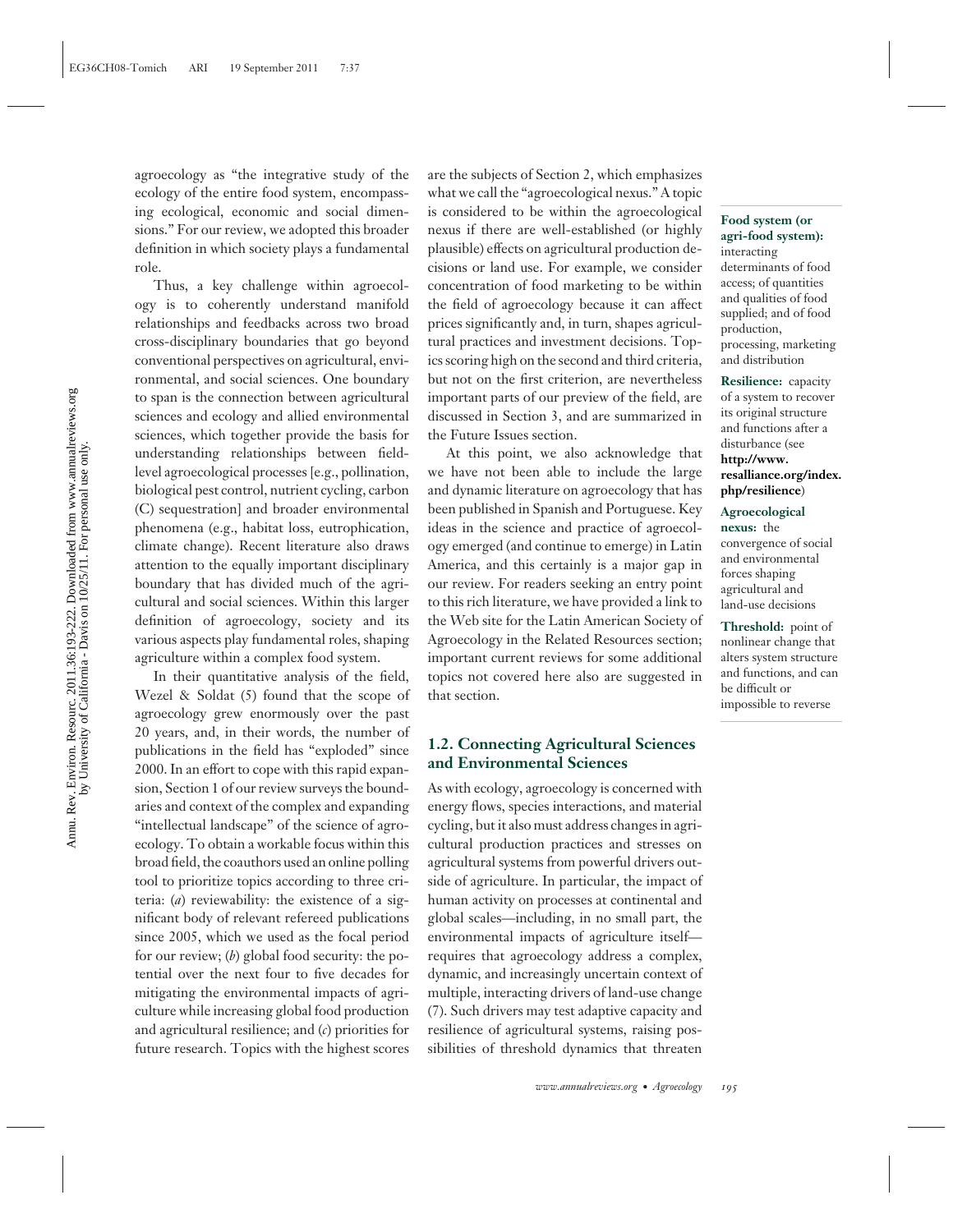#### **Agroecosystem:**

terrestrial ecosystem managed by humans primarily to produce food, but which also produces other goods and environmental services

### **Ecosystem services:**

goods and services people obtain from ecosystems

agroecosystem functions and therefore food security. Traditionally, agricultural science has focused at the plot or field scale, whereas these societal and environmental concerns manifest at the landscape, state, national, continental, and global scales (8). Over the past decade, global-change science and international assessment processes have accumulated a great deal of evidence demonstrating the global significance of human influences on Earth's ecosystems, including the impact of agriculture on land-cover change and the supply of ecosystem services (9–11). In turn, large-scale environmental challenges, including potentially disruptive climate change (12) and regional water scarcity (13, 14), have implications for agricultural production and global food security.

Agricultural production processes and related ecosystem services thus are linked to local, regional, and global environmental phenomena, which, in turn, feed directly back to agricultural production. In light of this web of cross-scale relationships involving multiple drivers of change, agroecology must consider multiple spatial and temporal scales to develop and implement sustainable solutions. These spatial scales range from molecular to global. A similarly daunting range holds for temporal scales of inquiry, with processes manifesting themselves within a few hours to days, weeks, seasons, years, decades, ultimately centuries, and arguably millennia (15).

Within this wide menu of possibilities, there is a rapidly expanding body of ecological research at the landscape scale that is highly relevant to agroecology. Nevertheless, despite the rapid development of landscape ecology over the past 20 years, Turner (16, p. 336) concluded in her 2005 review that "much remains to be learned about ecosystem processes in heterogeneous landscapes," which includes agriculture. The same year, Kremen (17, p. 468) observed that "ecological understanding of ecosystem services is quite limited." Fortunately, work by Kremen and coworkers reviewed below in Section 2.2 has significantly advanced understanding of pollination ecology within a landscape context. Similarly, Ahrens et al. (18) have

demonstrated how biogeochemical processes of fundamental importance to agroecology can be analyzed within agricultural landscapes, and Nelson et al. (19) have applied a spatially explicit landscape model to analyze trade-offs among biodiversity conservation, ecosystem services, and agricultural commodity production.

### **1.3. Connecting Agricultural Sciences and Social Sciences**

Agriculture is fundamentally a human activity, created and adapted to meet social needs and shaped by culture and social structures (20). How the field of agroecology conceptualizes the nexus of agricultural science and social science depends, in turn, on the interpretation of the notions "environment" and "society," often also posited as "nature" and "culture." Although early paradigms of ecology and social sciences tended to view humans as independent of the natural world, more recent approaches conceptualize humans as embedded in the environment. In this view, there is no more "wilderness" or "nature" without people, and humans and their societies are shaped by and are shapers of landscapes and ecological processes, with agriculture as a prime example of these interactions. Understood thus, agriculture is a manifestation of cultural and social factors in relation with nonhuman environmental factors, and agroecology necessarily must connect agricultural sciences with both the environmental sciences and the social sciences, including economics.

Insights from social science, especially work in the environmental social sciences (21) and social sustainability (22), suggest that environmental problems are social both in definition and in root origin. Specific social configurations drive much environmental degradation and therefore must be modified for conservation and sustainability (23). In addition, Guthman (24) and Getz et al. (25) emphasize the point that particular groups' interests in environmental aspects of sustainability and agroecology are not necessarily matched by interests in social justice.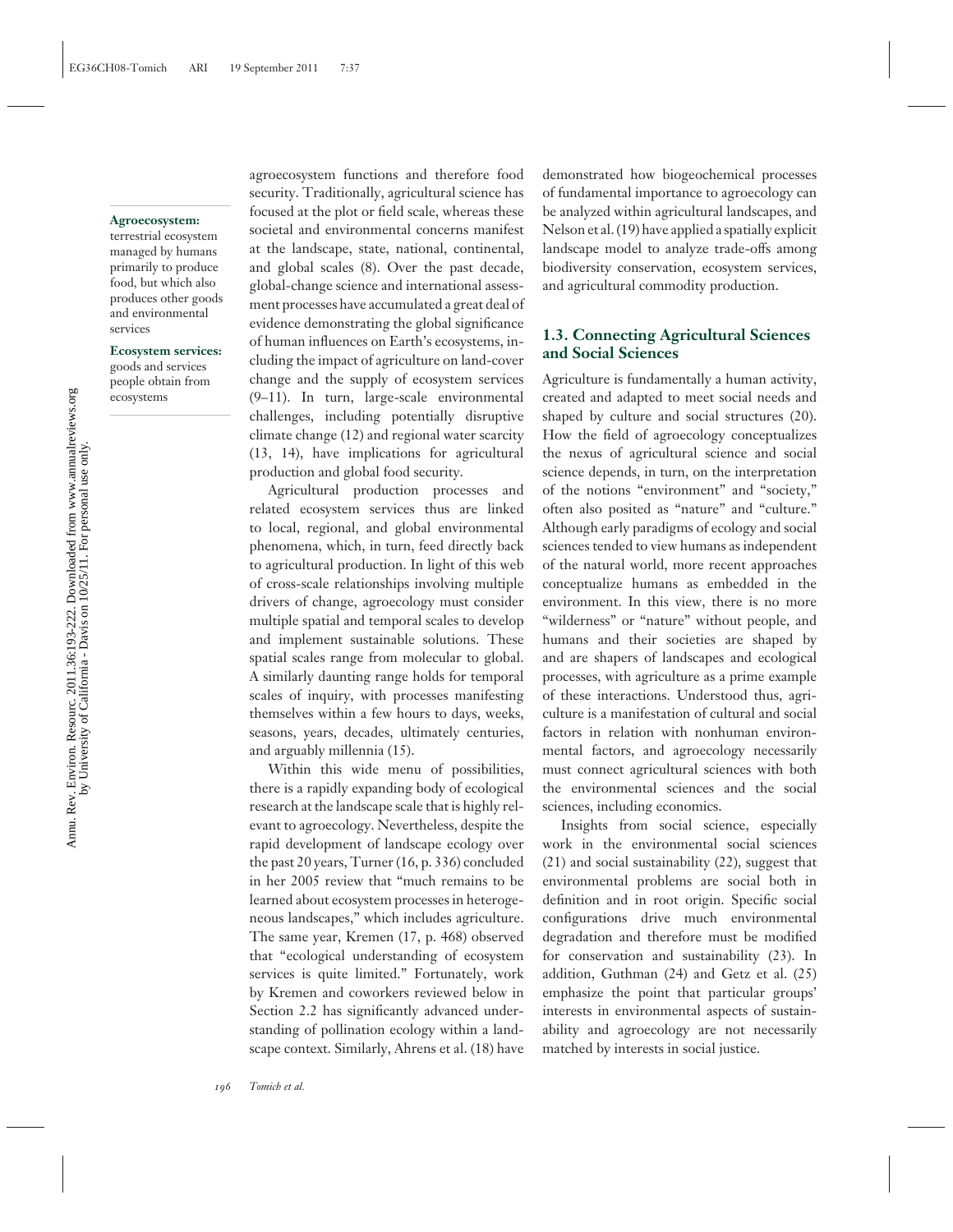As pioneered by Daily and colleagues (9) and implemented by the Millennium Ecosystem Assessment (MA) (10), the ecosystem services perspective provides one way to integrate social and environmental perspectives and consider ecosystem trade-offs from the perspective of human well-being (also see References 26 and 27). Agroecosystems provide ecosystem services, the most obvious is provisioning of food, and benefit from services associated with other surrounding ecosystems, including water supply, pollination, and pest control. In turn, agriculture may negatively affect the services provided by those surrounding ecosystems (28). Measuring how agriculture differentially affects different ecosystem services requires appropriate frameworks and indicators to account for costs and benefits. Inevitably, the questions then become: Who values the alternatives and how?

The related questions of social justice and power within society—that is, who makes decisions on important issues like environmental valuation and social trade-offs and by what rules, and who decides on the rules—are central to the question of sustainability and therefore must be considered in agroecology. Food and agri-input industries act within a marketplace nominally established and regulated by the state, over which they often have considerable influence. As such, despite the traditional focus of agroecology on farmers and their practices, Levins (23) stresses that understanding of these firms and other powerful private interests and their relationships to public policy is necessary when considering changes within the system. These questions of social structure and agency (29), and the interplay of the state, private enterprise, and civil society, are central to understanding prospects for agricultural sustainability. Institutions also shape science and technology, so the research agenda of agricultural science, including agroecology, must be seen as socially constructed. Thus, fundamental values regarding human dignity, social justice, equity, economic opportunity, and environmental stewardship, as well as the principles and processes governing society's choices, also are important subjects and practical challenges for any discipline concerned with sustainability (22, 30).

Of course, understanding and creating the conditions necessary for an idealized state of social justice is a daunting agenda. A separate strand of literature is concerned with incremental progress toward greater social justice (31). A pragmatic approach, of particular relevance to agroecology, has emerged that, among other considerations, focuses on establishing greater legitimacy in processes linking knowledge with action for improved ecosystem management, with governance, accountability, and participation in agenda framing as some of the key points of interest (32, 33).

### **1.4. Agroecosystem Dynamics and Resilience**

Agriculture epitomizes the complex humanenvironment interactions that now are conceived and studied as "coupled socialecological systems" (34, 35). The study of coupled systems and other areas of globalchange science shows how environmental and social sciences play complementary roles in understanding contemporary challenges to food system sustainability, environmental integrity, and resilience (36). Resilience is integrated across many scales in agricultural systems and is linked to biological and social diversity at multiple scales. Integration of social science is essential to understand and enhance resilience of Earth's agroecosystems in the face of complex cross-scale interactions (37) and also to identify thresholds of concern (38). Insights from the literature on resilience are applicable at the farm scale (39), but Brondizio et al. (37), Elmqvist et al. (38), and Lebel et al. (40) all stress that any effort to address resilience at scales beyond the enterprise or household level must additionally confront issues of governance.

Pressures on agriculture to increase food supply while minimizing environmental damage and social disruption are likely to continue to intensify in the coming decades, with continuing growth in human population at least

# **MA:** Millennium Ecosystem Assessment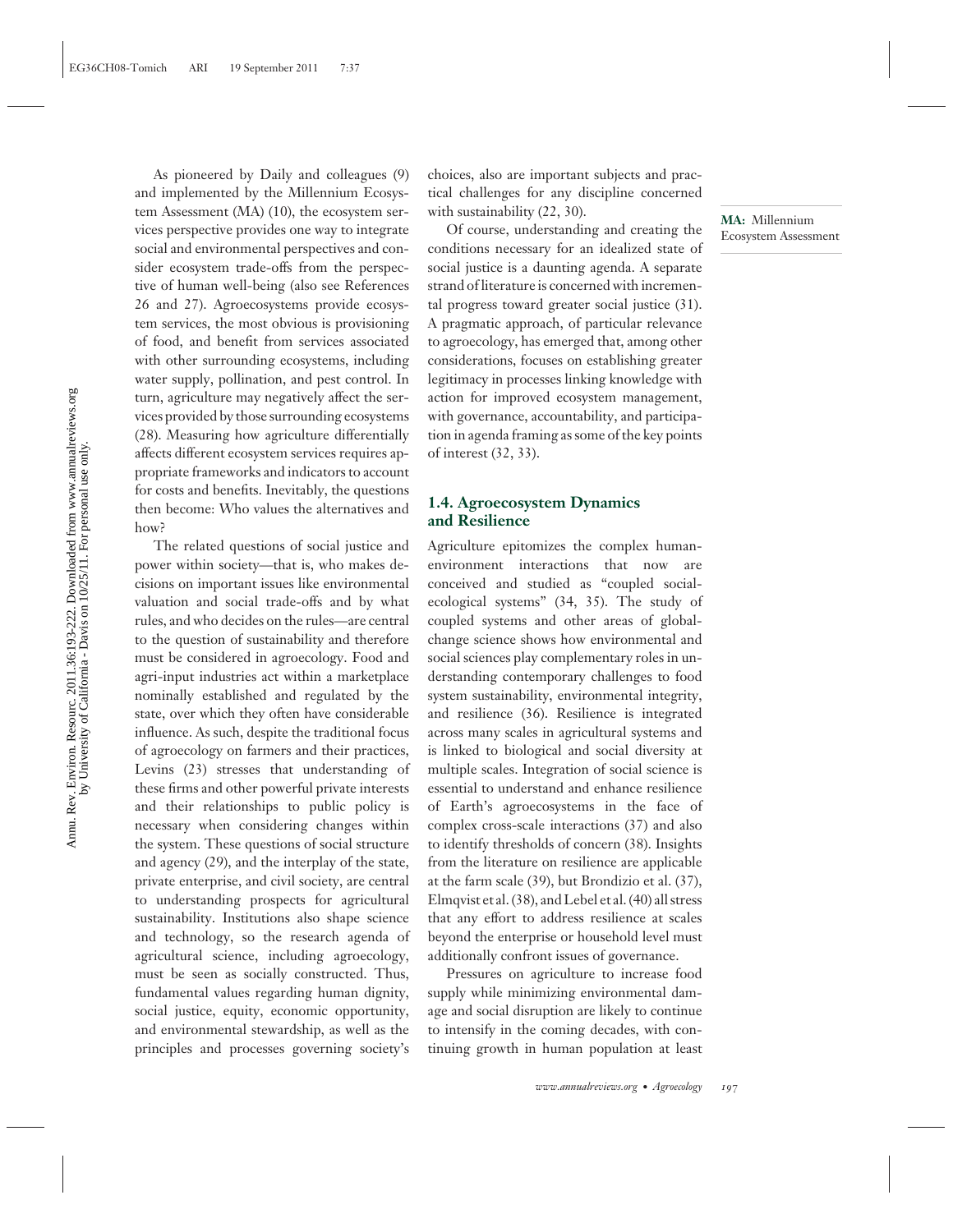through mid-century and shifting patterns of demand—especially for livestock products driven by rising income in some regions. There are suggestions that the absolute numbers of hungry people are once again increasing globally, which would be a reversal of gains in recent decades (11, 41, 42). The future also holds great uncertainties regarding climate change and energy prices, which compound familiar sources of agricultural production risk, involving yields, water supplies, synthetic fertilizer prices, pests, and diseases.

Liu et al. (34) and other theorists and empiricists suggest thresholds of critical change are likely features in the dynamics of these coupled systems. The MA (10, p. 1) did find "established but incomplete evidence" that changes in ecosystems generally are "increasing the likelihood of nonlinear changes... including accelerating, abrupt and potentially irreversible changes." Species invasions are one tangible example of abrupt, essentially irreversible change (43), typically bringing adverse consequences for agriculture.

It seems clear that agroecology holds particular promise in assessing vulnerability and resilience of agricultural systems and in identifying thresholds of concern regarding food supply. However, as pointed out by the MA, although science can identify risks of nonlinear change, "it cannot predict the thresholds where the change will be encountered" (10, p. 11). Indeed, we currently lack monitoring capability for the most basic assessment of agricultural systems at policy-relevant scales (44) or for integrated observation of most forms of regional and global environmental change (45). Rockstrom et al. (46) proposed tentative planetary thresholds for some issues directly linked to resilience of global agriculture [climate, nitrogen (N) and phosphorus (P) cycles; freshwater use; biodiversity loss]. In light of limitations in both methods and data, it is perhaps inevitable that these thresholds would be questioned, but it also is noteworthy for this review that Rockstrom et al. argue that planetary boundaries already have been crossed regarding climate change, rates of biodiversity loss, and N

loading. The apparent vast inequalities in adaptive capacities (globally and within societies) mean that the impacts of crossing thresholds will not be felt equally. As a result, these changes are likely to increase inequality and, thereby, also may contribute to social instability.

### **2. THE AGROECOLOGICAL NEXUS**

In this section of our review, we consider seven interrelated sets of topics that we selected because they have received considerable attention from researchers in recent years and, as a result, significant numbers of scientific publications exist. As mentioned in Section 1.1, above, we have used the notion of an agroecological nexus as a means to focus this review. Although this device does help set boundaries for our review, these limits remain very broad because we take the position that the scientific field of agroecology must consider the domain of well-established (or highly plausible) phenomena that shape agricultural production decisions or land use.

Rather than cataloging practices and systems as agroecological or not, we instead have attempted to further process-based understanding of agricultural practices informed by agroecological perspectives in Section 2.1, below. On par with practices and systems, the topic of agrobiodiversity also has been a mainstay of the agroecological literature and spans many different aspects of ecosystem functions and services. In our approach to agrobiodiversity in Section 2.2, we illustrate many of the concepts and principles associated with ecosystem services in relation to agrobiodiversity by focusing on just two of the myriad possible examples, pollination and the biological regulation of soil pests, especially nematodes. We also use those examples to explore the management opportunities and challenges involved in conserving and restoring such services. Next, we turn to three interrelated sections that involve some of the greatest agroecological contradictions in contemporary agriculture: Section 2.3 on nutrient inputs to cropping systems and Section 2.4 on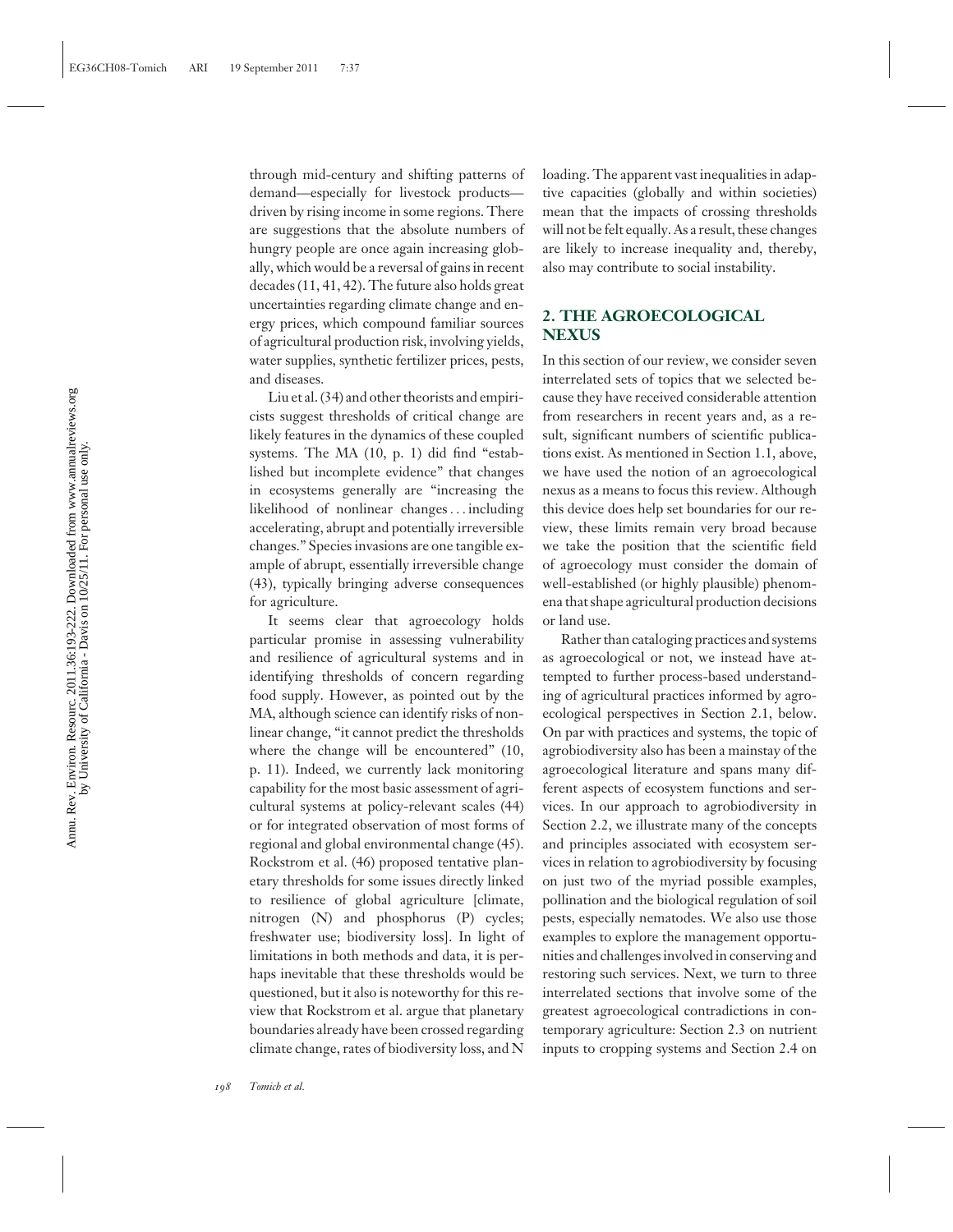livestock systems and their impacts.We attempt to bring these issues into our broader consideration of resource cycling in Section 2.5.

As we argued in Section 1.3 above, our position is that methods and issues from social science (including economics) are as important to agroecology as are the more conventional agroecological approaches that are based on agricultural, ecological, and environmental sciences. Creating a truly interdisciplinary (or transdisciplinary) field of agroecology remains a work in progress, and the recent literature still is heavily weighted toward the agricultural, ecological, and environmental perspectives. However, there is a flourishing literature on food systems, and we turn to that aspect of social science contributions to the field of agroecology in Section 2.6, emphasizing food access and local food systems. Before proceeding to Section 3 with our views on emerging issues, we conclude Section 2 with consideration of innovation networks in Section 2.7, which is another area of social science research that produces key insights on agroecosystem dynamics and practical approaches to increasing adaptive capacity and resilience in agriculture and the food system.

# **2.1. Agricultural Production Practices and Systems**

There is a huge range of global variation in farming systems and in agricultural productivity. Although the authors of this review share an interest in tropical agriculture, our review of the recent literature perhaps inevitably is skewed toward cropping and livestock systems in the temperate regions and cannot adequately cover the particulars of agroecology in a full range of regional contexts. Although a separate review probably would be required to do complete justice to these systems, such as agroforestry, we wish to point to a small, indicative sample of recent publications relevant to tropical agroecology. For example, the volumes on "ecoagriculture" by Scherr & McNeely (47) and on "alternatives to slash and burn" by Palm et al. (48) provide important synoptic views of agroecological issues from a global perspective.

At the regional level, we already have acknowledged the gap in our coverage of the essential Latin American literature on agroecology in Section 1.1. The important recent publications in English for Mesoamerican agroecology include DeClerck et al. (49) and Harvey et al. (50). For sub-Saharan Africa, Pretty et al. (51) report on an impressive set of agroecological success stories, and Garrity et al. (52) focus on promising agroforestry practices in various parts of Africa. From a somewhat different perspective, Tomich et al. (53) consider the policy issues related to agricultural practices, land use, and environmental services in Southeast Asia.

Abstracting from this wide regional and local variation, the twentieth century nevertheless saw pronounced trends toward specialization and intensification in use of purchased seed, fertilizer, pesticides, fuel, and other commercial inputs, including many derived from petroleum or natural gas. Particularly since World War II, this intensification has significantly increased productivity and has transformed farming on a large share of the planet. From 1960 to 2000, while food production more than doubled and food supply per capita increased almost everywhere (save sub-Saharan Africa), biologically available N flows doubled in terrestrial systems, and flows of P tripled as a result of agricultural activities. Over half of all N fertilizer ever manufactured has been used since 1985 (10). In a broad sense, the intensive use of chemical inputs and fossil energy can be viewed as substitution of petroleum and natural gas for ecological functions and labor. Specifically, purchased inputs have substituted for local recycling of resources, particularly manures in integrated crop-livestock systems, and for crop rotation sequences that promote biological N fixation or suppress pests and diseases. The low cost of N fertilizer and transportation, both dependent on fossil energy (petroleum and natural gas) prices, facilitated specialized farming, which, in turn, led to loss of landscape biodiversity as the patchwork of differently cropped land disappeared in many regions. Agrobiodiversity also has been lost through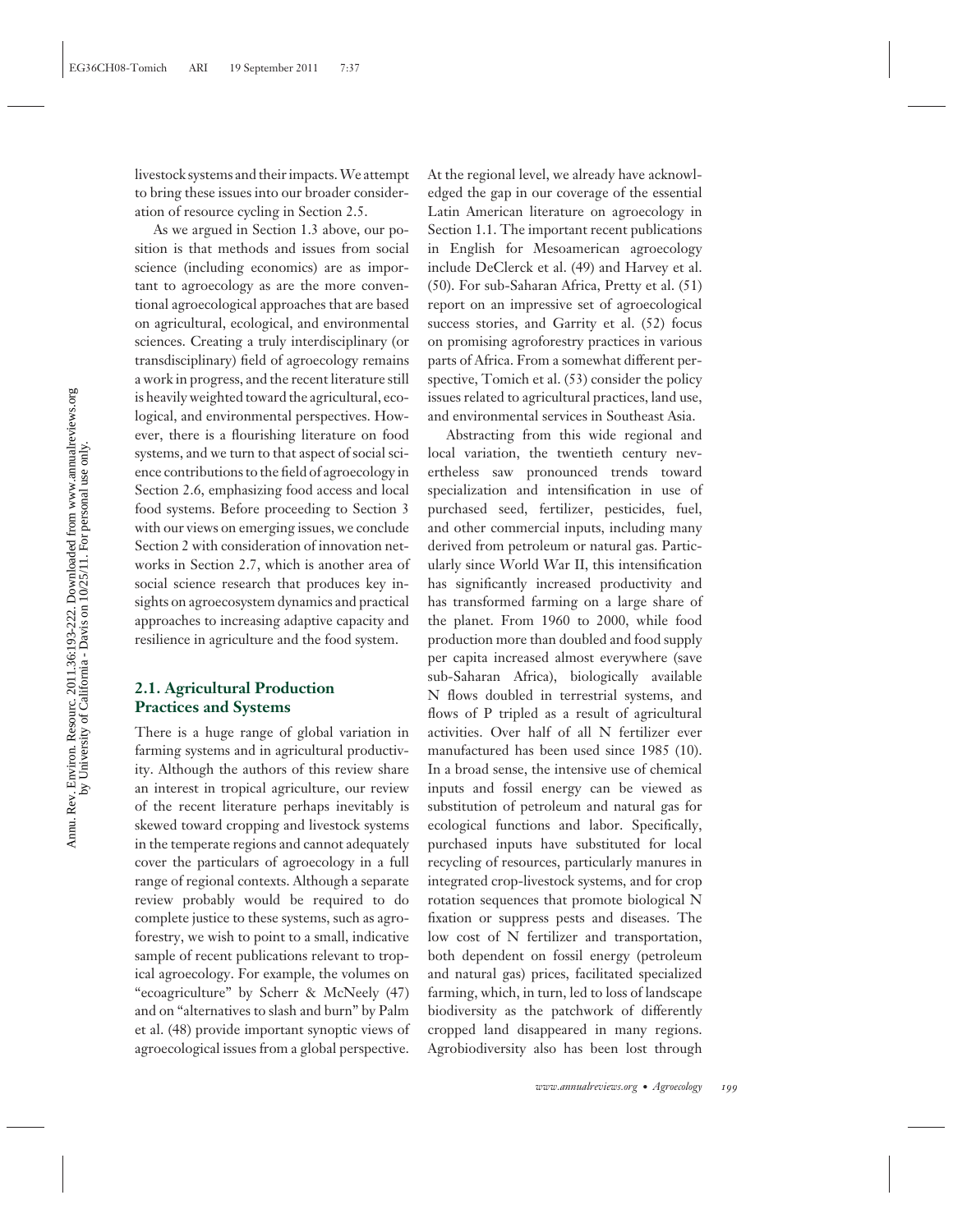**CAFO:** concentrated animal feeding operation

**IPM:** integrated pest management

specialization in higher-yielding varieties (54) and the requirement by processors and retailers for standardization of cultivar characteristics. The same forces enabled the livestock component of agriculture to be divorced from crop production (55) as specialized producers favored large concentrated animal feeding operations (CAFOs). From an agroecological perspective, biodiversity loss and dependency on petroleum and natural gas, coupled with rising uncertainty about energy prices and climate change, lead to increased vulnerability and decreased resilience of the whole system (11).

### **2.2. Agrobiodiversity**

Productivity and resilience in many ecosystems are variously correlated with spatial, temporal, and genetic diversity. The ecological services provided by greater diversity of crop species, genotypes, and habitats within the agricultural landscape may enhance soil nutrient cycling, mineral retention, and regulation of pests and pathogens, and improve pollination and water quality (56, 57). The enhancement and conservation of biodiversity are interwoven throughout these processes and are integral components of biological control and integrated pest management (IPM) (58). Although the abundance of individual species in a diverse community may vary in relation to the adaptation of each to prevailing conditions, year-toyear resilience of biomass and yield is enhanced by genetic diversity and species richness (59, 60). Through its effects on reducing concentrations of food sources and habitat for pests and diseases, genetic diversity provides resilience to biotic stress, such as plant pathogens and arthropod pests (61, 62). Rotation of crop genotypes generates biodiversity at a temporal scale, with definable impacts on soil health, nutrient status, and soil-inhabiting pests and beneficial species. Maintenance of vegetation refugia for beneficial insects and for natural enemies of more motile pest species represents spatial biodiversity in agricultural systems (56, 63).

In addition to the variety of animals and plants that are the direct products of agriculture, agrobiodiversity includes the diversity of nonharvested species that support production (soil microorganisms, predators, pollinators) and those in the wider agricultural, pastoral, forest, and aquatic environments that support agroecosystems. However, of the approximately 7,000 species of food crops currently under cultivation (64), only 103 plant species represent 90% of global food production (65). Clearly, vast areas of the agricultural landscape are in spatial and temporal monoculture. Agrobiodiversity has been greatly reduced by land management practices that include hedgerow removal, clearing of natural vegetation to expand field size, land leveling, intensive tillage, pesticides, mineral fertilizers, clonal propagation, and planting of extensive monoculture. Such practices maximized productivity with scant regard for environmental consequences and, in some cases, product quality. Practices designed to minimize ecosystem disservices, including the impacts of pests and diseases, often inadvertently diminish many ecosystem services.

Shea & Chesson (66) argue that reestablishment of diversity in agroecosystems requires an understanding of niche opportunity as determined by a conducive environment and the occurrence and variability in time and space of both resources and biological regulators. This involves the core phases of invasion biology: arrival, establishment, integration, and spread, although these are usually documented in relation to harmful species that provide ecosystem disservices (67, 68). Organisms with a broader geographic range and ecological amplitude are more likely to become established in a new environment. The elimination or reduced usage of agricultural chemicals is conducive to the successful establishment of natural enemies of pest species; a variety of plants and organisms provides refugia, sources, and nurseries for biological control agents. For example, Cook et al. (69) document how designed spatial patterns of plant species comprise elements of "push-pull" strategies whereby visual and chemical cues, and predation pressures, create an unfavorable ambience for pest species in a susceptible crop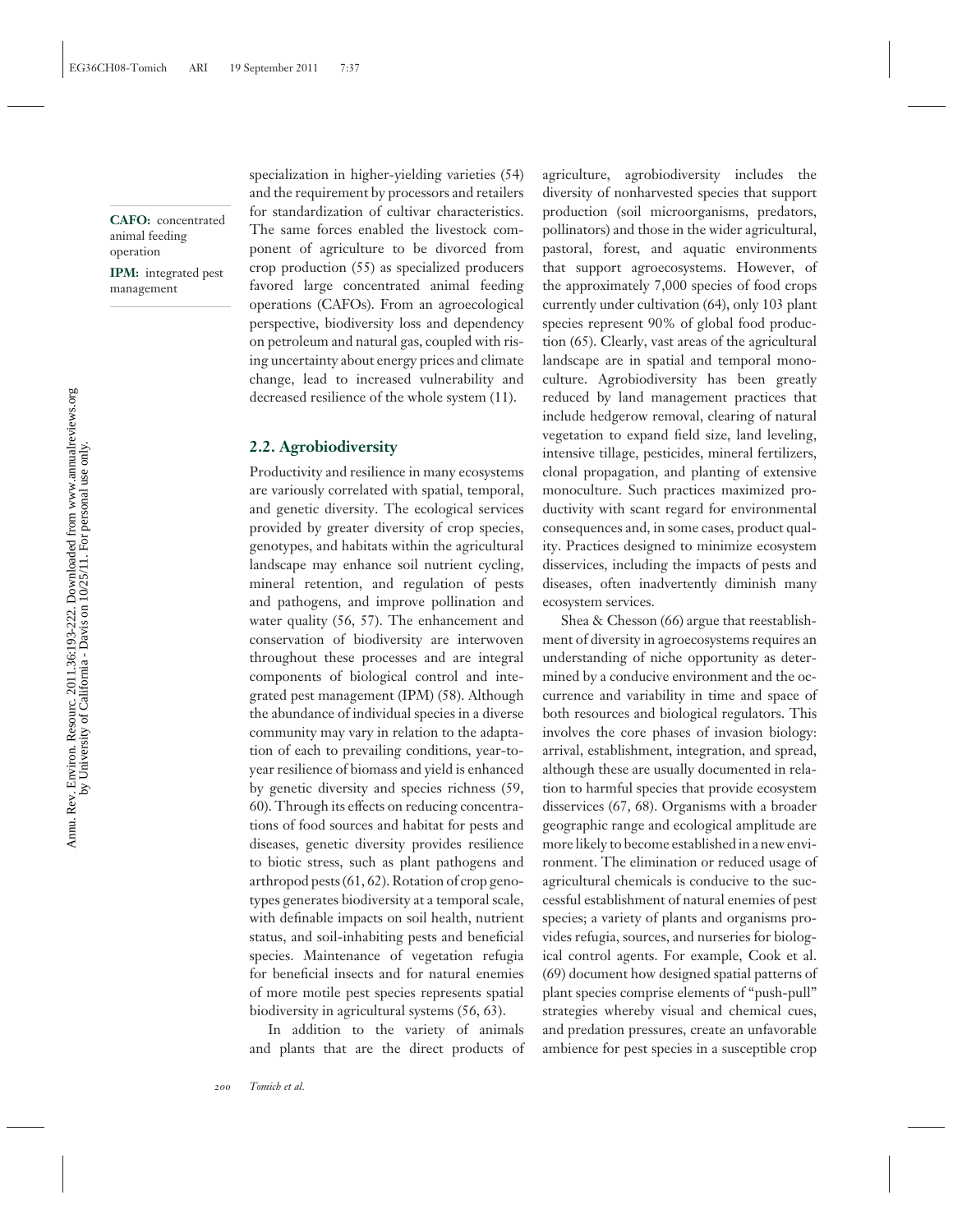while providing the lure of an alternative favorable environment.

Shifting our attention from pest control to services provided by insects—the biodiversity of bees is an important component of both the level of crop pollination and its stability over time (70, 71). Kremen et al. (70) demonstrate how wild bee populations contribute substantially to this ecosystem service. Winfree et al. (72) show how these wild populations often are negatively affected by loss of natural habitat and other practices associated with agricultural intensification. Bee populations persist where sufficient floral and nesting resources are available. Large crop monocultures may offer no flower rewards, as in the case of cereals, or provide only a short-duration pulse of floral reward, as with mass-flowering crops like canola, sunflower, and squash. Bees are mobile organisms that can gather resources from different habitats (73). Although mass-flowering crops can benefit individual species (74), the diversity of natural habitat provides more consistent floral and nesting resources that are absent from intensively managed agriculture. Remnants of native vegetation, or farming practices that promote diverse flower communities through polyculture or maintenance of noncropped areas, can provide extended bloom periods that enhance pollinator abundance and diversity (75). Such habitats also offer nesting opportunities for bees (76, 77). Pulliam (78) provides the important caveat that small habitat elements providing modest resources potentially represent sinks that attract bees but may not support their populations in sufficient abundance to provide adequate pollination.

The scientific study of belowground agrobiodiversity has seen great advances over the past decade. As an example, we consider soil nematodes, which are aquatic organisms inhabiting the water films surrounding soil particles. They are exposed to pesticides, fertilizers, and other materials applied to the field, where the compounds dissolve and become concentrated in the soil solution. Some nematodes are less tolerant of these agrochemicals than other

nematode species (79). Functional groups of nematodes occupy several trophic levels in the soil food web. Herbivorous species are primary consumers of plant material, and bacterivores and fungivores occupy secondary positions in decomposition channels, whereas generalist and specialist predators represent the potential regulators of opportunistic species at the entry level of the food web (80). Predatory nematodes are generally larger than their prey and are more sensitive to the stressors of conventional agriculture. They have low fecundity and relatively slow development, so their recovery from perturbation is extremely slow (81, 82). Furthermore, predatory nematodes are bioindicators of other organisms with similar ecosystem functions, including mites and collembola, and with similar sensitivities to environmental perturbation (83). Consequently, the highly fecund taxa at lower levels in the food web increase with little biological regulation (84). Root-feeding species often achieve pest-level abundance, which, in conventional management systems, is often resolved by intervention with soil fumigants and other pesticides. That, in turn, increases negative pressure on the invasion or reestablishment potential of regulatory species.

Reestablishment of the soil food web to promote its ecosystem services belowground poses challenges and opportunities in the redesign of both production systems and inputs. Early work by Jensen & Mulvey (85) showed how predator nematodes absent from agricultural fields may be common in surrounding uncultivated areas. If the factors that have negative impacts on higher trophic levels of nematodes in agricultural fields are removed, how much time is required for functional reestablishment of predators? Migration among metapopulation patches of prey species in the three-dimensional matrix of the soil is a slow process. Although some species of predatory nematodes can be multiplied on bacteria (86), most would be difficult to rear in large numbers for field release, and few survive mechanical incorporation into soil. One possibility warranting further exploration is the plugging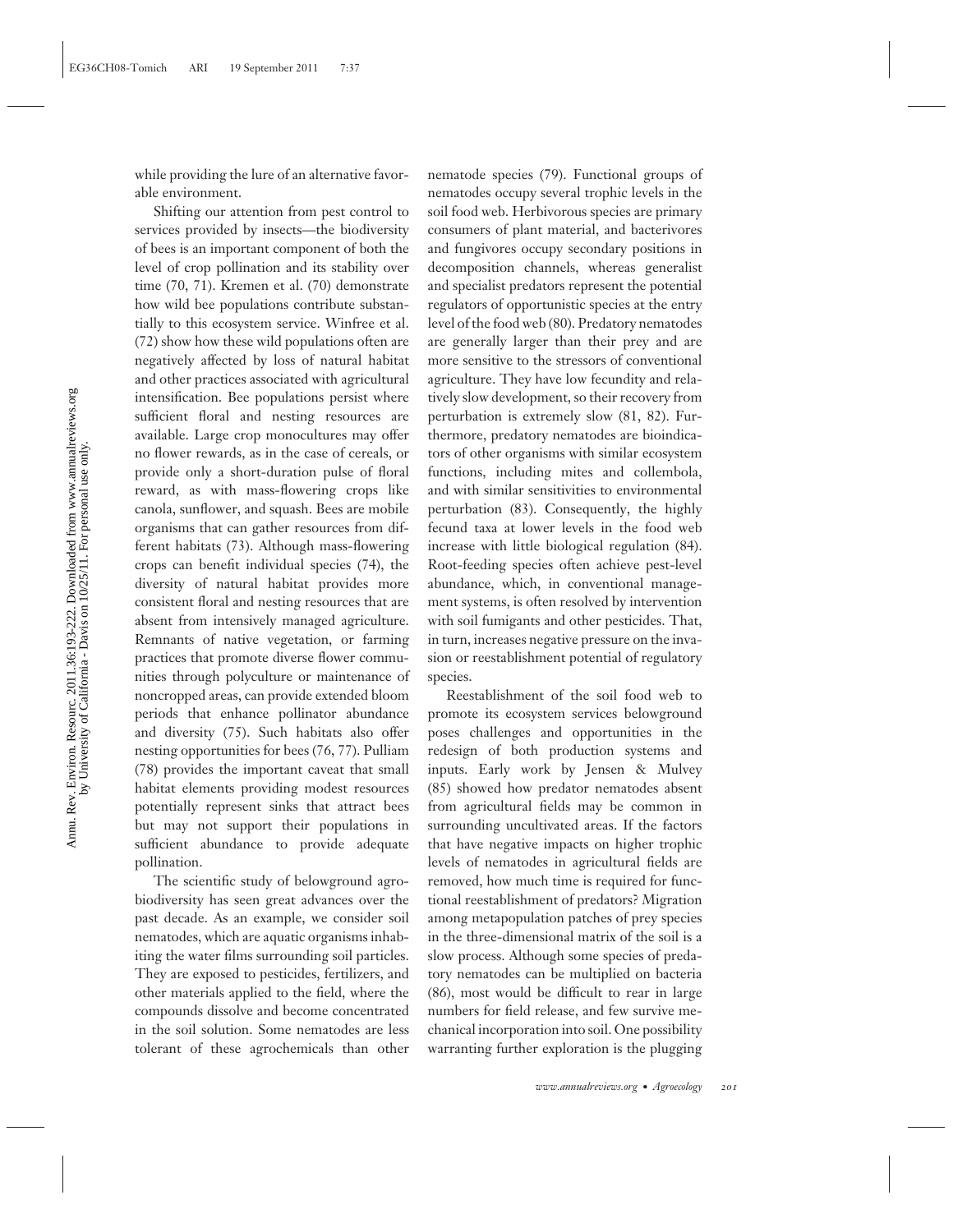of cores of soil from undisturbed locations into the agricultural field under remediation.

Collocation of predators and prey in the soil matrix is a key consideration for restoration of belowground communities. Bacterial- and fungal-feeding nematodes aggregate around organic residues near the soil surface. Predators exploiting them as a resource may not come into contact with species that feed on plant roots. Tillage to incorporate organic matter into soil may be detrimental to the predators and alter root distribution. Possibilities for enhancing collocation of predators and prey include mulching organic residues on the soil surface rather than incorporating them, irrigation practices that promote root concentrations in relation to water sources, and using heirloom cultivars with root architectures adapted to exploiting resources at the soil surface. Where some tillage or soil disturbance is necessary to place seed at an appropriate depth or to remove weeds from the plant row, minimizing the size of the tilled strip should maximize survival of sensitive species in the proximate nontilled zone. The challenge is to engineer the system so that it is conducive to functional establishment of higher trophic levels and facilitates collocation of predators and prey.

Clearly there are scale components to these two highlighted examples, bees and nematodes. The diverse organisms that provide ecological services in agriculture are regulated by factors operating at different spatial and temporal scales. At the landscape level, hedgerows may provide refugia for beneficial insects, while, within the field, cover crops in orchards may provide a wealth of ecological services. At the interplant level, combinations of genotypes may slow progression and severity of plant disease epidemics (87). At the plant level, rhizosphere bacteria and mycorrhizal fungi can be applied uniformly to seedling roots at transplanting (88, 89). Temporally, crop rotation sequences can be designed to build soil fertility, break disease cycles, amplify natural enemies, and accelerate the decline of pest species. Although native bee pollinators are highly mobile and integrate elements of the landscape at scales of hundreds to thousands of meters, beneficial soil micro- and macrofauna are relatively immobile, and their unaided spread may be measurable only in decades (82). Some strategies for future sustainability may, by serendipity, benefit different types of organisms and the services they provide; however, there will more often be a need for integrated strategies that explicitly balance needs of different species and services. Governmental assistance may be necessary to offset costs on an individual basis for benefits at a landscape level (90). The enduring challenge is the search for practices that simultaneously provide greatest breadth of ecosystem services.

# **2.3. Agricultural Nutrient Inputs, Outputs, and Pollution**

Nitrogen is the limiting element for plant growth in many agroecosystems. The Haber-Bosch ammonia synthesis process, one of the hallmark scientific achievements of the twentieth century, enabled mitigation of this N limitation. The process uses fossil fuels under high temperatures and pressures to reduce  $N_2$  from the atmosphere to ammonia, a reactive form of N that can be utilized in various forms of fertilizer. Although N fertilizers enabled crop production levels high enough to feed the world's population, their usage resulted in unintended releases of reactive N to the broader environment through agricultural runoff, trace gas emissions, and additional human sewage production (91, 92). Bouwman et al. (93) argue that soil N imbalances, leaching, and denitrification are unlikely to decrease by 2050 even in the most optimistic projections for agricultural practices; worst-case scenarios for the current century picture what Erisman et al. (94) call a "nitrogen-saturated planet."

Phosphorus pollution is a major problem in the developed world, but soil P availability limits crop growth in the tropics. There is increasing concern about the limitation of P availability. Gilbert (95) predicts that current reserves can sustain food production for another 50 to 100 years, depending on the environmental and economic constraints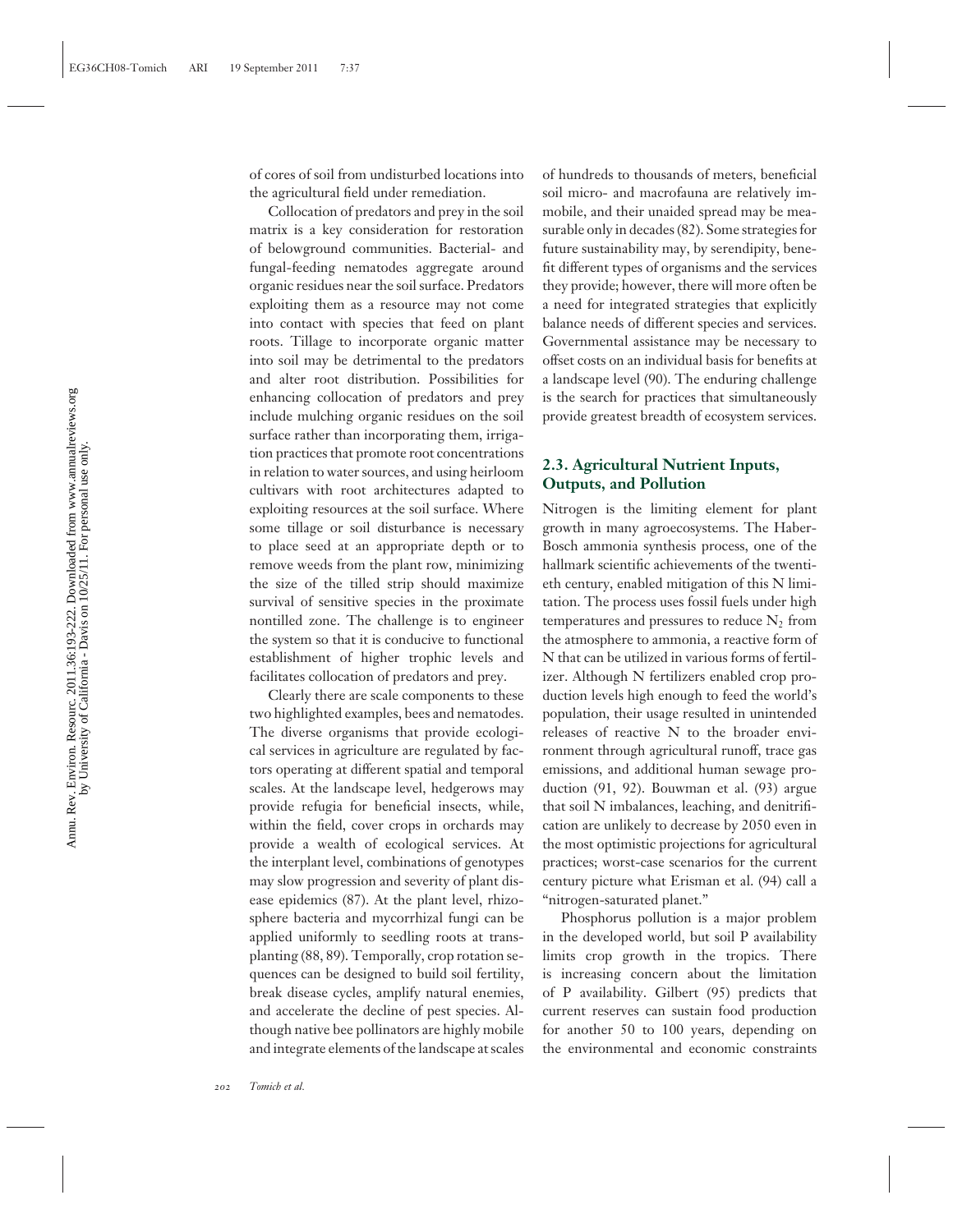of extracting those reserves. Consequently, phosphate prices may rise, but that will create incentives for discovery of new reserves and for innovation in recovery of phosphates from waste. The recycling of N and P (at the farm and regional scale), improving efficiencies of N and P applications, and relying on natural sources are important elements of an agroecological agenda that we revisit below.

The issues discussed above point to the need for quantifying the extent to which agricultural management practices affect production and environmental outcomes. Farmers are the key decision makers with respect to land-use and management options. The constraints they face, in terms of output and input prices, as well as resource availability and policy, shape production and environmental outcomes. It is necessary to design policies that mitigate the adverse impacts of agriculture on the environment while sustaining livelihoods and ensuring food security. The complexity of these issues has stimulated efforts in bioeconomic modeling. A worldwide model of agricultural markets to analyze the greenhouse gas (GHG) consequences of U.S. ethanol policy predicts that encouragement of corn-based ethanol production will nearly double GHG emissions over 30 years as farmers expand production in response to higher crop prices (96). Various studies have coupled biophysical and economic models to derive opportunity cost curves for GHG reductions in agriculture through changes in land-use and management practices (97–99).

# **2.4. Livestock Production Systems and Their Impacts on the Environment and Health**

We now turn from cropping to the livestock subsector, before a broader consideration of nutrient flows and other cycles in Section 2.5. Bringing livestock into consideration is crucial. For example, about half of the grains produced in the United States, and the N used in their production, is fed to animals for meat and dairy production. Animals only utilize about 30% of the N ingested; the rest is deposited as feces and urine in manure. Typically about 50% of manure N is lost during collection, handling, and land application, particularly through ammonia volatilization. N from both manure and synthetic sources leaches into groundwater or is lost in surface runoff. Return of manure to crop fields is easier in diversified agriculture than in spatially decoupled systems of animal agriculture and feed grain production.

Similarly, environmental and economic benefits can result from optimizing livestock P utilization (100). In swine production, P is often fed in excess of animal requirements to compensate for the relatively unavailable phytate P in grains; the excess is excreted and contributes to environmental pollution. Analysis by Kebreab et al. (101) suggests a combination of low-phytate crops and inclusion of phytase would be effective in reducing or eliminating supplementation of inorganic P in animal diets. Overall, the agroecological implications of resource conservation and reduction of soil and water P pollution could be substantial.

Livestock production also contributes to anthropogenic GHG emissions (102), although the magnitudes are contested (103, 104). Comparative data are sparse, but to cite one available example, Pelletier et al. (105) conducted a comparative life cycle assessment study in the U.S. Upper Midwest and found pasturefinished beef to have higher GHG emissions, eutrophying emissions, and cumulative energy use than feedlot-finished beef. Peters et al. (106) found similar results applying life cycle assessment in Australia: the GHG emissions of grainand grass-finished beef estimated in that study were, respectively, 5.9 and 7.2 kg  $CO<sub>2</sub>$  equivalent/kg animal weight. Yet they also presented data that red meat production in Africa in a pastoral system produces  $5.0 \text{ kg CO}_2$  equivalent/kg animal weight, whereas the value is four times greater in the intensive systems of Japan (106).

The main source of GHG emissions from livestock is enteric fermentation from ruminants, and these emissions are affected by diet quality; grain is more easily digested than forage. Although it is not clear whether reduced enteric methane emissions from a grain diet

#### *www.annualreviews.org* • *Agroecology 203*

### **GHG:** greenhouse gas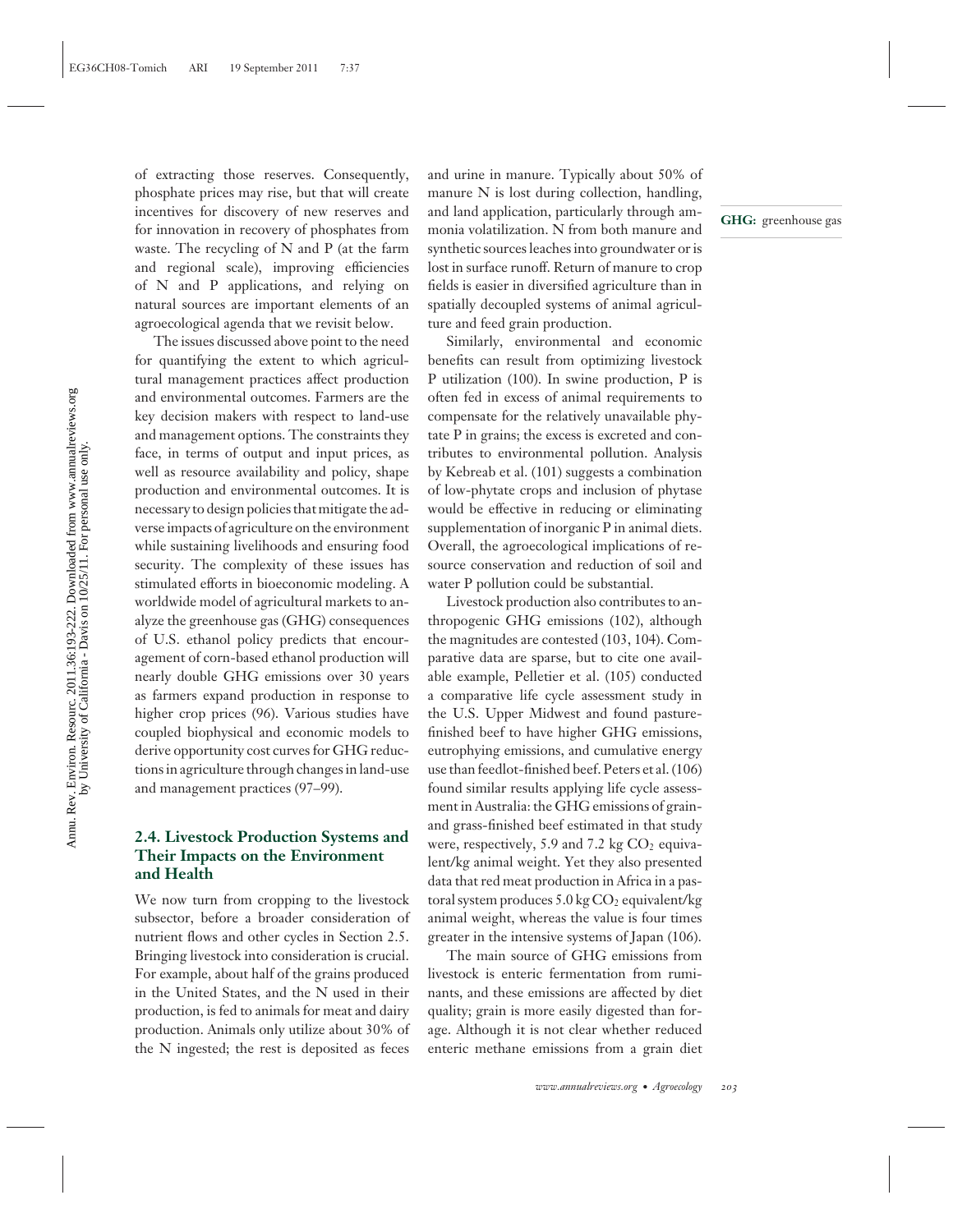typically offsets GHG generated in production of the grain, Beauchemin et al. (107) review several promising strategies to reduce enteric methane production in ruminants through nutritional management. Godfray et al. (41) also suggest it may be possible to design systems that reliably reduce net GHG emissions. Herrero et al. (108) emphasize that extensive mixed crop-livestock systems, particularly in developing countries, could significantly contribute to future food security. Overall, Steinfeld & Wassenaar (102) argue it seems inevitable that more intensive crop-based livestock systems will expand globally in the twenty-first century, while Gill et al. (109) conclude that available data are insufficient for quantifying the consequences of GHG emissions and the contribution of livestock products to global food security as production systems change. In short, there is little or no scientific consensus on the sustainability of trajectories of various livestock production systems.

In closing this section, it is important to note that microbial resistance developed from use of antibiotics in intensive livestock production systems is a growing concern globally because it undermines effectiveness of drugs that are essential to human health (110). The European Union banned nontherapeutic use of antibiotics in animals in 1999 owing to evidence of growing resistance. In veal, beef, and dairy herds, 72%, 22%, and 18% of animals, respectively, are reported resistant to at least one antibiotic (111). Duff & Galyean (112) suggest that nutritional manipulation and use of directly fed microbial agents could be effective alternatives in preventing bovine respiratory disease in cattle. Antibiotic use in humans and agriculture also affects the ecology of soil and water bacterial communities. Novel methods for minimizing proliferation of resistant bacteria while meeting therapeutic and economic needs require collaboration among medical, veterinary, and horticultural users (113). Yet beyond these adjustments to existing systems, much additional research is needed to understand the scope for alternatives to CAFOs, such as grass-fed cattle and other systems, to meet growing global

meat demand (and at what price for livestock products). Moreover, scientific collaboration is unlikely to be sufficient: Barza et al. (114) argue that there is a critical need for policy development regarding use of antibiotics; this is true for many other issues related to livestock production.

# **2.5. Cycling of Resources: Nutrients, Energy, Water**

The intensive management in agricultural production systems dramatically affects the flow of energy, water, and nutrients within an ecosystem (115). Although the application of nutrients, particularly N from fertilizer and manure, and water via irrigation have fueled huge increases in food and fiber production, the export of resources through harvest disrupts natural flows (2, 116). Management changes both the relative and absolute magnitude of these flows. The quantity of N flowing through agroecosystems is significantly larger than in natural ecosystems, and the relative magnitude of fluxes of gaseous emissions, leaching, and harvest also are increased.

The physical and chemical disturbances associated with land management, such as frequent tillage and pesticide applications, alter soil structure and belowground communities (92). The net effect of management is that biogeochemical processes responsible for ecosystem function are disrupted, replaced, or superseded by agricultural practices and inputs in agroecosystems (see Section 2.2).

Although solar energy is still the source of energy for C fixation by plants, much of the human and animal labor in agriculture has been replaced by machines requiring fossil fuels (117). Huge tracts of land have become arable because of the expansion of irrigation in arid regions; fossil fuels are used to pump water from deep underground or across vast distances. The N fixed by symbiotic biological processes has been surpassed by synthetic fixation from the Haber-Bosch process (94). Complex rotations, cover cropping, and nutrient recycling have largely been replaced by synthetic fertilizer (60).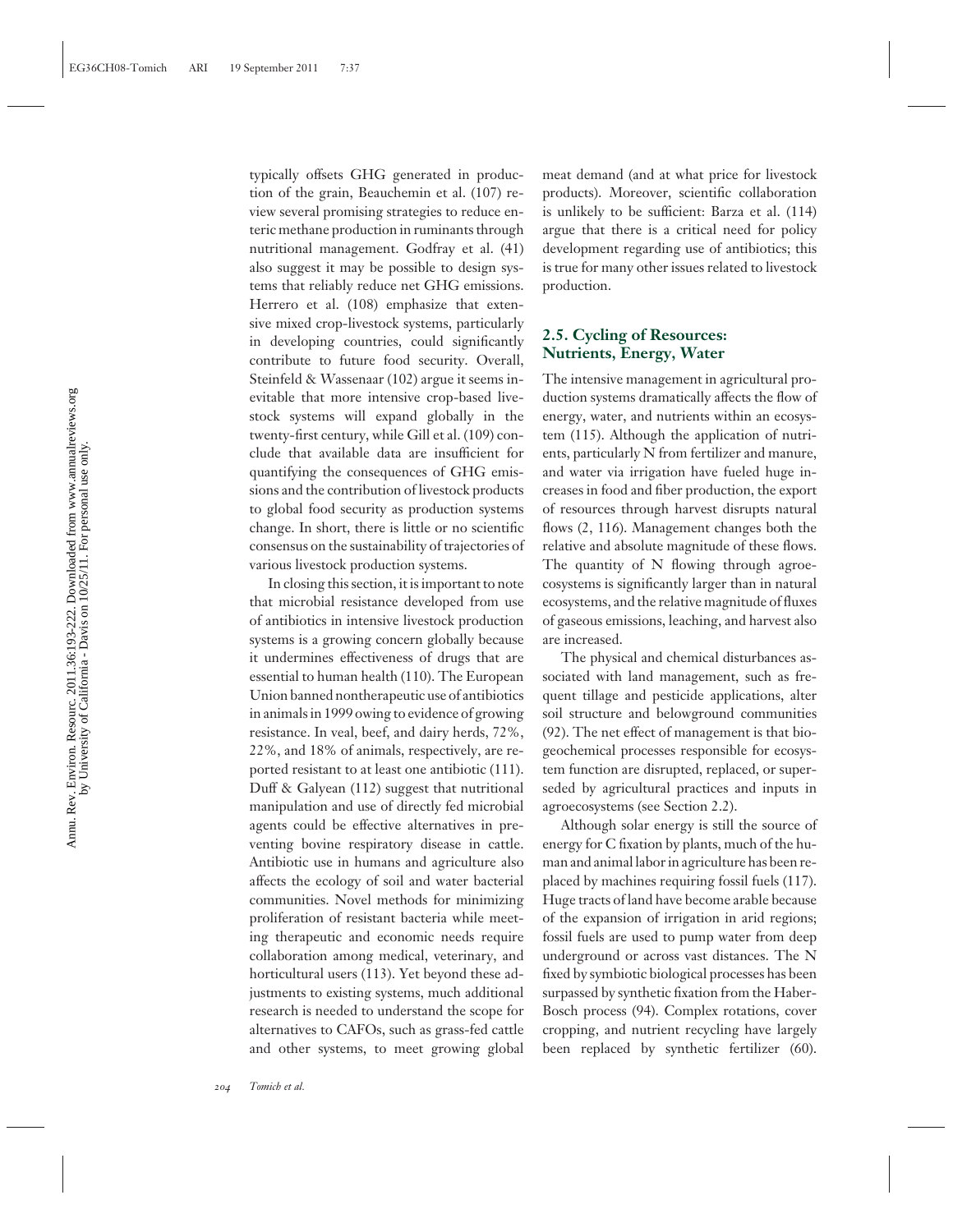Many of the tools and practices developed over millennia have been replaced over the past century by methods dependent on inexpensive fossil fuels. This section focuses on N as an example, but similar principles apply to energy, water, and other nutrients, as well as to their interactions.

Typically, 50%, but sometimes even more, of applied synthetic  $N$  is lost to the environment as gaseous emissions to the atmosphere, leaching to groundwater, and runoff to surface waters (91, 92, 117). For example, Galloway & Cowling (118) estimate that 47% of all synthetic N fertilizer is lost at application in the field, and a further 6% is lost prior to use. Overall, their estimates (based on a representative omnivorous diet) suggest only 4% of total N fertilizer is directly consumed by humans (this rises to 14% for a vegetarian diet). It should be noted that these calculations do not account for N recovered through use of manure or crop residue in subsequent agricultural production. However, such practices have diminished greatly through specialization; in particular, animal manure has shifted from being a source of soil fertility to being primarily a waste disposal problem (92).

Global inequities in the availability and affordability of nutrients led to pollution in some regions of the world and a paucity of nutrients in other regions (94, 116). The losses associated with the inefficiencies in the system affect both environmental and human health in myriad ways, including coastal eutrophication, drinking water contamination, smog formation, and climate change (90, 119). Although improvements are possible in nutrient management, there may be biophysical thresholds that once crossed lead to unacceptable environmental change (46). We believe the key to addressing these challenges is to develop a comprehensive, ecologically based understanding of nutrient management.

New initiatives in managing resource cycling apply principles of ecology to identify and develop practices that are efficient yet minimize environmental degradation (20, 120). Ecological management can be viewed

in larger context as providing but also utilizing ecosystem services. A systems orientation, built on a mechanistic understanding of process, is a shift from traditional approaches that maximize crop production through conventional fertilizers and crop variety improvement. The agroecological systems approach facilitates nutrient management at multiple temporal and spatial scales, including off-farm impacts. Traditionally, the focus of agricultural research and management has been at the field scale and usually entails short-term (one-to-three-year) studies. Such a lens is unlikely and unable to support a food system capable of providing the full range of ecosystem services increasingly demanded by society (121). Having too narrow a focus ignores the benefits provided by adjacent ecosystems and promotes decisions that, despite having localized benefits at the plot scale, may have adverse impacts at the other scales (28, 56). Advances in agroecological research, and in agricultural research more generally, depend on the integration of ideas from soil pores to plants, to people, to landscapes, and to bioregions, and at longer temporal scales (121, 122).

Strategies to improve utilization and reduce losses of existing nutrients can be based on the positive and negative interactions and feedbacks among taxa of organisms and between biological and abiotic processes (123). One approach to managing the key biogeochemical and hydrologic processes that occur at the molecular to soil-pore scale is to shape the biodiversity of the aboveground and belowground communities. A simple example is the use of practices that enhance beneficial mycorrhizal fungi while lessening reliance on phosphate fertilizers (89, 124). Other promising directions include harnessing soil biological processes to compensate for external nutrient inputs, repair soil structure, suppress plant diseases, and increase uptake of essential micronutrients for humans (57, 88, 125). Increasing crop complexity within a field or over time can facilitate ecological interactions within agroecoystems and between agricultural and unmanaged ecosystems (126). More complex crop rotations that include crops (such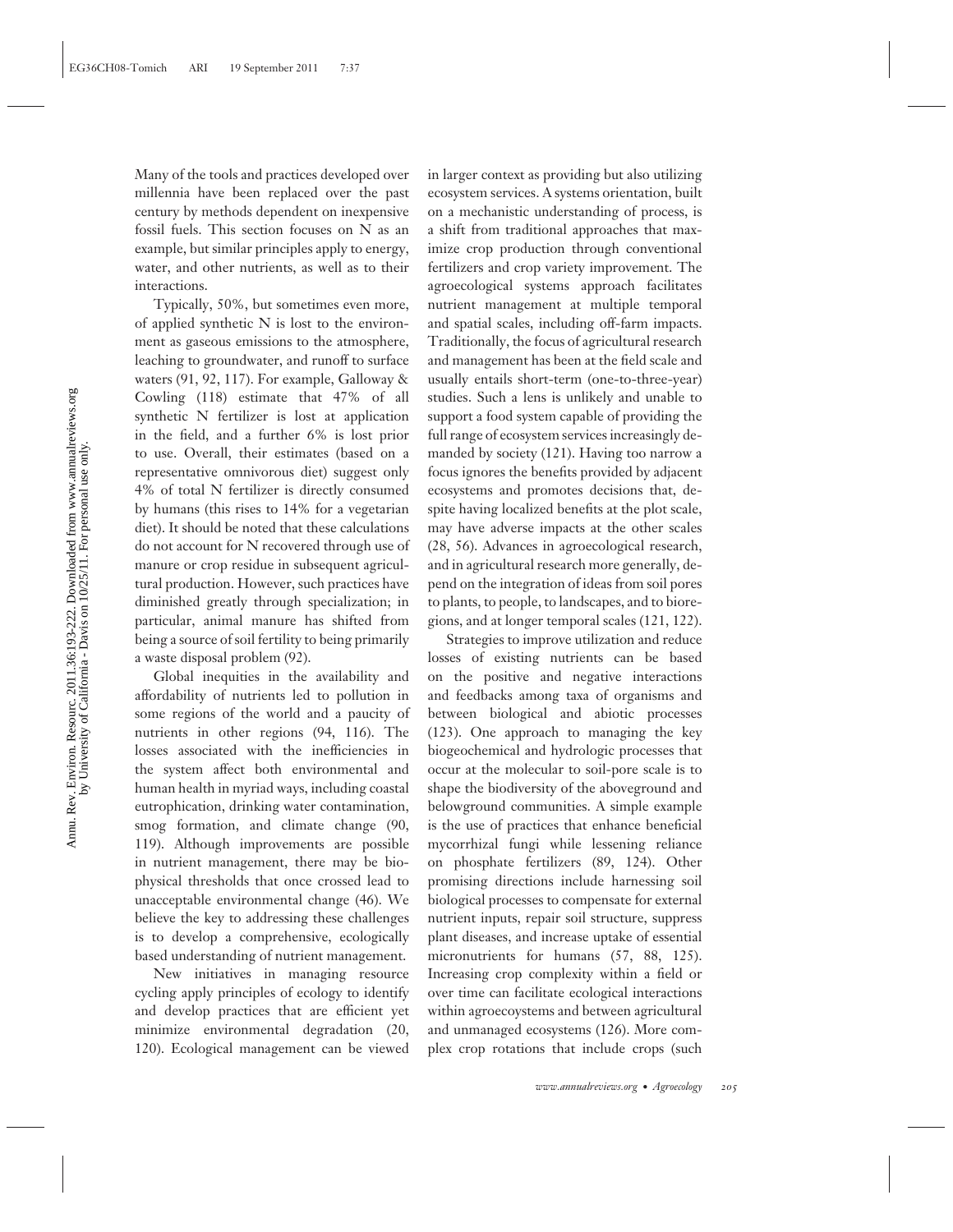as safflower) that scavenge for available N can reduce environmental N losses (127), although there may be trade-offs in farm profitability. The decreased profit associated with growing less profitable crops in rotation sequences could be compensated through incentives based on improvements in other metrics of ecological and social sustainability (61, 128).

An agroecological approach considers farms and fields within a broader landscape context to manage resource flows. Fields are often adjacent to rivers and other riparian areas, roads, and, increasingly, human settlements. The unintentional losses of N to surrounding landscapes can lead to localized eutrophication of water bodies, contamination of drinking water wells, and odor issues (129). However, analysis by Gascuel-Odoux et al. (130) shows how agricultural landscapes can be modified to protect water quality by using farm ponds, ditches, engineered catchments, wetlands, and adjacent unmanaged areas to catch, and even treat, irrigation water and runoff. Agroecological management of resource cycling also requires a perspective that extends beyond fields and their immediate surroundings. Improved management of tile drainage discharge could prevent not only the localized impacts of N on stream ecosystems, but also would dramatically improve the health of the Mississippi River and Gulf of Mexico (131).

The fate of fertilizers applied to farm fields extends far beyond the local agroecosystem because harvested products are transported to feed humans and livestock often at great distances from the site of nutrient application (132). Naylor et al. (55) suggest one promising approach to offsetting spatial nutrient imbalances is to "close the loop" by reintegrating animal and crop production systems as well as recycling the nutrients in human waste. Animal manure has been used as a source of plant nutrients for centuries, but as animal production systems have become more concentrated, manure becomes more a waste problem than a viable nutrient resource (102). Use of wastewater, a source of both nutrients and water, and composted sewage sludge as biosolids could provide nutrients for crops while minimizing nonrenewable fertilizer costs and reducing waste disposal costs and environmental impacts. However, there are agronomic and environmental challenges to recycling nutrients in waste. The low but variable N content and imbalanced N:P ratios of biosolids and manure create challenges in fertility management. These waste products are bulky and expensive to transport (133, 134). Furthermore, contaminants (e.g., personal care products, pharmaceuticals, heavy metals, nanoparticles) often become concentrated in biosolids and wastewater (135), suggesting that much broader ecological thinking about the entire materials economy is needed to allow for closing the loop.

Agroecological management of energy, water, and nutrients relies on a wide menu of practices developed through a holistic view of resource cycles (115). These practices also can enhance biodiversity and connect farms with the broader landscape at multiple spatial and temporal scales (121). Understanding the dynamics and drivers of the biological and physical processes that govern the availability of nutrients provides the foundation needed to reduce external inputs and improve efficiency. Eliminating external inputs while maintaining crop yield is unrealistic (117), so careful assessment of inputs and management to both add (manure, wastes, legume cover crops) and retain (cover crops, C sequestration, water management) nutrients is necessary to ensure adequate nutrient availability. In an agroecological approach, improvement in resource management seeks to balance these environmental, social, and economic costs and benefits.

# **2.6. Food Access and Local Food Systems**

In addition to well-established interest in longterm productivity and the reduction of negative environmental impacts, issues of equity and social justice are increasingly topics of social science research on food systems that are relevant to agroecology (136). One of these topics of interest is food security, a concept first defined at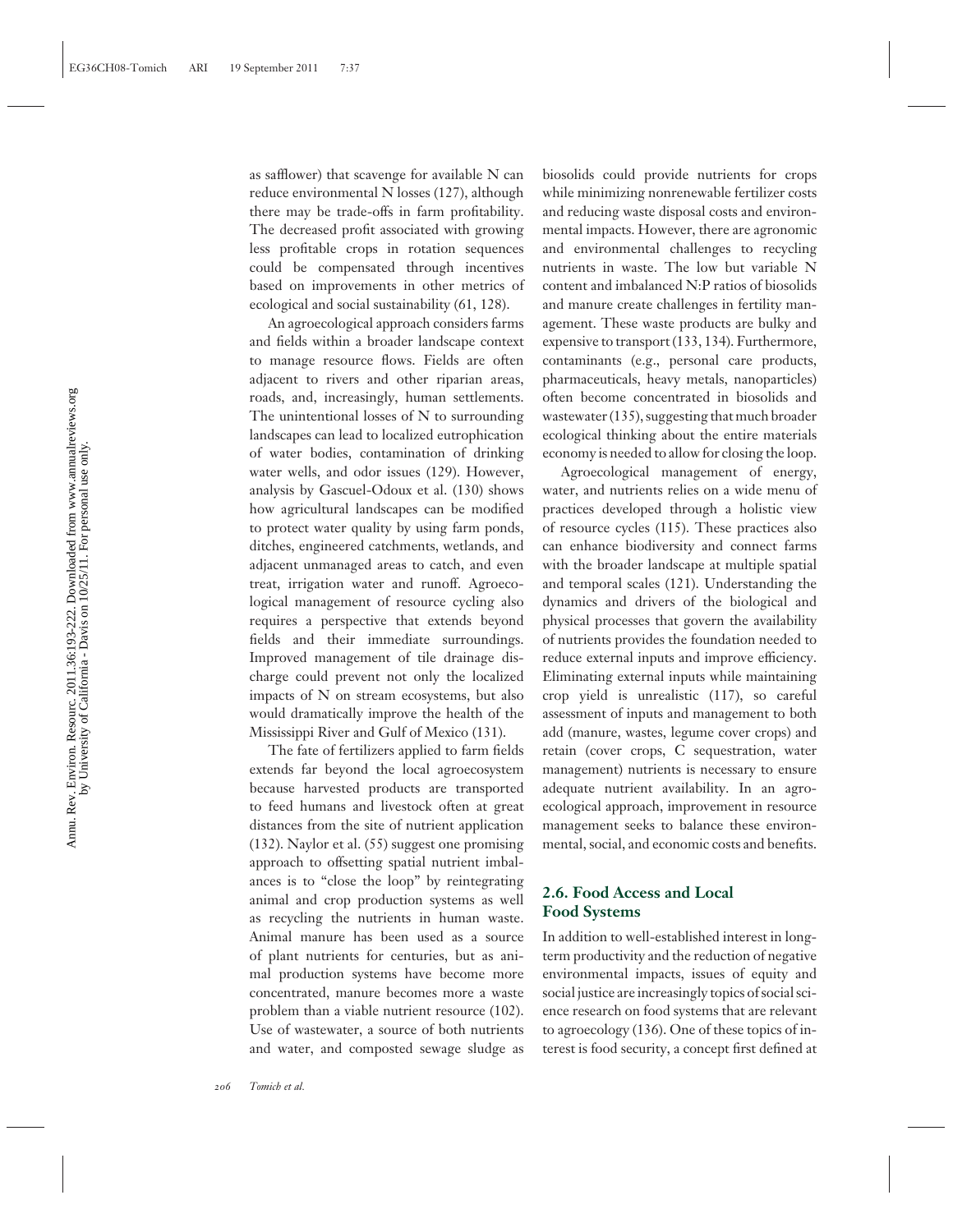a UN conference during food crises of the early 1970s and later adopted by various governments to apply at the individual level. The U.S. Department of Agriculture defines food security as a condition in which all people at all times have enough access to food for a healthy, active life. At a minimum, food security concerns the ready availability of nutritionally adequate and safe foods as well as the assured ability to acquire acceptable foods in socially acceptable ways, for example, without resorting to emergency food supplies, scavenging, stealing, and other coping strategies (137). Current developments related to food security in the industrialized world, exemplified by the United States, include (*a*) the growing urban agriculture movement (138), including largely unregistered increases in household food production; (*b*) high levels of farmworker food insecurity (139, 140), despite their having the skills and knowledge to grow their own food; and (*c*) the recent "Great Recession" resulting in the highest levels of food insecurity (14.7% of U.S. households) since measurement began in 1995 (141).

The extent to which studies of food security and agroecology merge currently is a function of the structure of the food system. The more extenuated the food system (i.e., the more distinct stages, such as processing, distribution, retail, and others) through which food passes, the less attention it has received by agroecologists. In industrialized nations, food security is commonly perceived as disconnected from field-level and landscape-level ecological concerns. By contrast, agroecologists directly address food security issues in peasant communities, where farming households continue to grow much of their own food while being integrated into international markets (142).

There also is interest in identifying the effects of agrarian structure on the environmental and social impacts of agriculture. More specifically, there is a need to clarify some of the material differences between small- to mid-scale farming operations supplying local markets and those supplied by national or international food networks. One example is the energy intensity and GHG emissions embodied in food. Research has focused on whether locally grown foods result in less GHG emissions and energy consumption than nationally or internationally grown alternatives (143– 145). In their review in this volume, Pelletier et al. (146) find that the distances food is transported (often called "food miles") often are relatively much less important than commonly assumed. Yet another example is the food safety attributes of fresh produce: Are there differences in food safety between small, local produce growers and large, capital-intensive operations? In identifying these differences, attendant questions are whether existing local food networks are sufficiently provisioning locally grown foods through existing market channels, such as farmers' markets, communitysupported agriculture, and local procurement policies. Also, is there a case for encouraging the development of these local networks through public funding for farmers' markets, research focusing on small- and mid-scale operations, and attention to the size of operation in the procurement priorities for public institutions?

Food sovereignty, as distinct from food security, has been defined as "the right of nations and peoples to control their own food systems, including their own markets, production modes, food cultures and environments" (147, p. 2). The concept has been defined and advanced most by *La V´ıa Campesina*, a transnational peasant social movement, as a way to bring issues of power into the discussion around food policy (148). The concept is a rallying cry for many subsistence-level producers, who have been historically marginalized by the world economy and national policies. Patel (149, p. 122) argues that food sovereignty reflects a desire to regain local control over issues increasingly dictated by global markets; "they want to exercise these rights over the stuff that they need to survive: land, water, seed and culture." Agroecological practices are a pillar of *La V´ıa Campesina*'*s* "sustainable peasant agriculture." In this vein, Perfecto et al. (150) emphasize that a conservation-oriented ecological agriculture is a key political goal for those promoting food sovereignty. Children of

**Agrarian structure:** the distribution of farms by size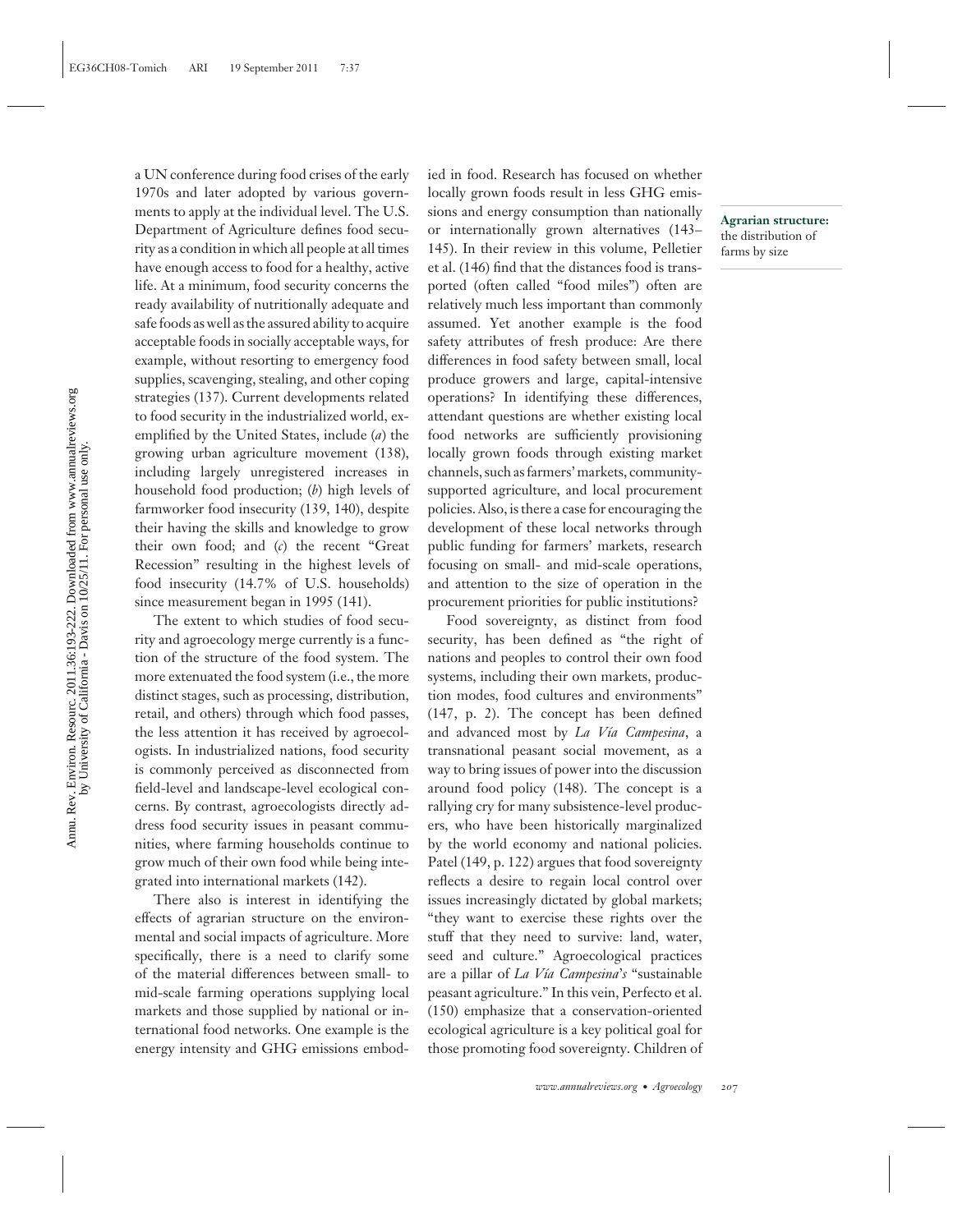indigenous families learn agroecology, together with social organizing skills, at Instituto Universitario Latinoamericano de Agroecología "Paulo Freire" in Barinas, Venezuela (148). Documenting the ripple effects of this type of education is important, as other studies of agroecological farmer-to-farmer learning have shown how these efforts facilitated transformation of agricultural practices, both in developing countries (151) and in the United States (152).

### **2.7. Innovation Networks**

Innovation is a central theme in agroecology, and innovative agricultural practices have economic, social, and ecological consequences. Rogers's (153, p. 11) classic "diffusion of innovation" theory defines innovations as an "idea, practice, or object that is perceived as new by an individual or other unit of adoption." Diffusion theory has been applied to thousands of cases (154, 155), most notably in the context of the "green revolution," wherein new agricultural practices like fertilizer and pesticides were linked to large-scale increases in agricultural productivity across the world. The general perspective that information regarding costs and benefits of innovations flows through social networks has been shown to apply specifically to agroecological innovation by Warner (152) and others.

The role of social networks continues to be a cutting-edge research topic in diffusion theory; we describe here advancements on several fronts. First, much research in agricultural economics is devoted to uncovering the causal pathways through which social networks influence individual behavior. Manski (156) indicates that the "reflection problem" makes it empirically difficult to determine social influence because social networks consist of likeminded people with similar behavior. Several recent studies have tried to overcome problems of endogeneity and self-selection through research design or statistical methods to isolate the exogenous effects. For example, Conley & Udry (157) measured social network connectivity by asking Ghanaian farmers to identify communication patterns with a set of other farmers randomly selected from a community (also see Reference 158).

A second research front is to determine how different structural characteristics of networks influence behavior. Simple diffusion models are based in a linear imitation model whereby each interaction with another innovation adopter increases the probability of adoption by the focal actor. But Henrich (159) has applied theories of cultural evolution to identify other social learning strategies, such as conformity and prestigebased imitation, which can affect the shape and speed of innovation. This extends earlier work by Burt (160) on innovation behavior that considered differences between networks with many nonredundant ties versus overlapping relationships. The influence of different structural characteristics of networks may depend on adoption characteristics of the individual or the mix of private and social benefits of the innovation. This may be particularly important regarding the diffusion of innovations that provide ecosystem services, which typically involve such a mix of private and social benefits. For some time, there also has been increasing recognition of the knowledge intensity of alternative agricultural practices, which has produced insights regarding knowledge systems in agroecology, particularly the importance of involving stakeholders in research programs (152, 161) and of evolving institutional contexts that shape these knowledge systems (162).

Institutions affect the formation of diffusion networks and hence how individuals make decisions about adoption. Pretty (163) reports that thousands of such local partnerships have evolved all over the world in the past two or three decades. The ability of institutions to shape social networks and to influence cooperation and diffusion is particularly important where international agencies are implementing projects to help rural communities improve economic, environmental, and social welfare.

The last topic we consider regarding innovation networks is development of statistical models of diffusion and other social networks. There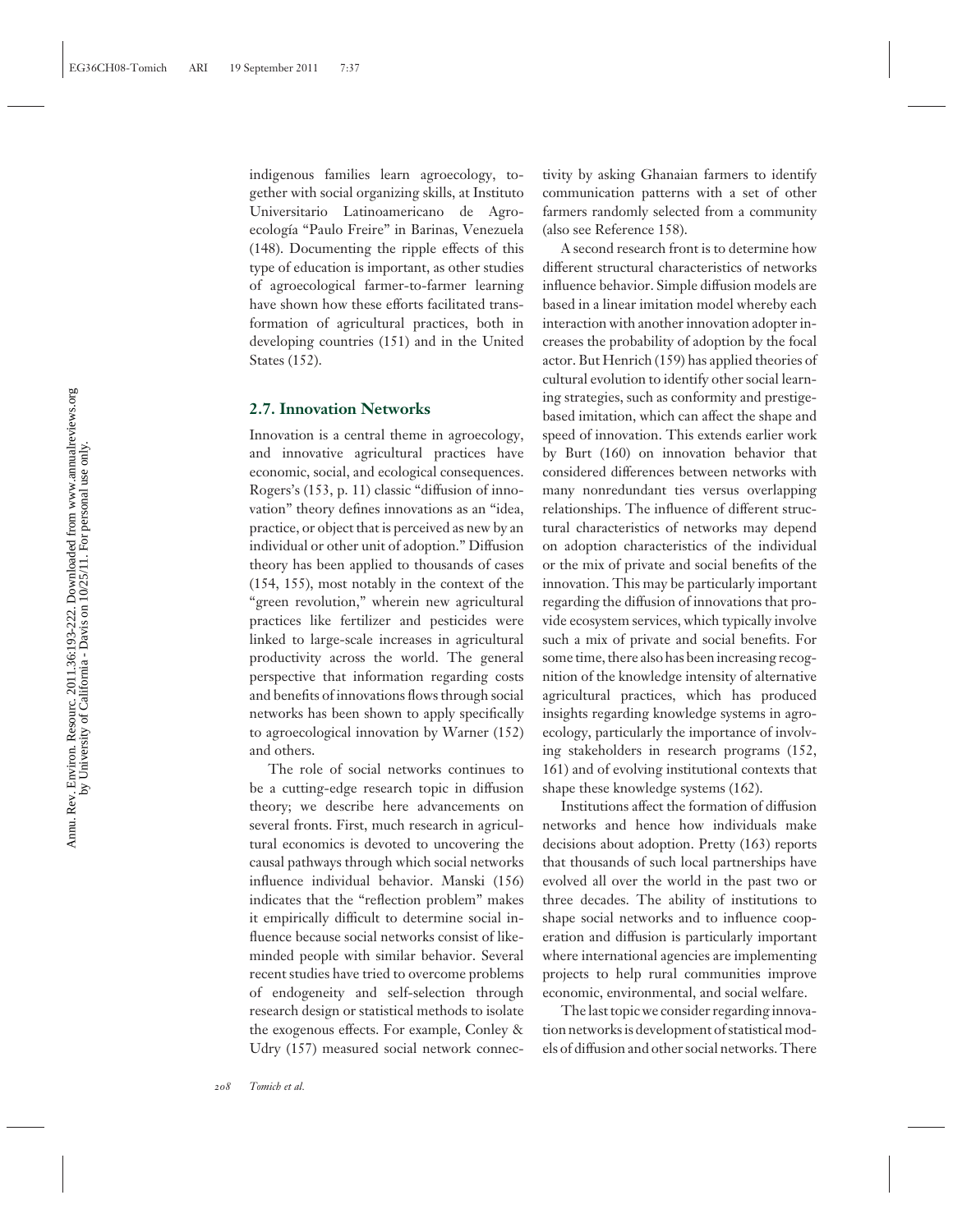is an ongoing interdisciplinary convergence of network science (164), bringing together social sciences, computer science, physics, and mathematics. A core theme is the development of mathematical models of networks that posit different probability distributions for network formation. For example, the preferential attachment model suggests that the probability of forming a new connection is positively related to existing connections. Mathematical models of innovation diffusion processes have been developed, some closely akin to models of disease spread through social networks (165). The parameters of these models are statistically estimated with empirical data, for example, exponential random graph models (166). Network formation processes have consequences in determining how individuals are embedded in different types of network structures and also on individual behavior. Network science also has important agroecological applications regarding the resilience of cropping systems and biodiversity reserve networks, as well as vulnerability and adaptive capacity in the face of rapid social or environmental change.

# **3. DISCUSSION AND PREVIEW OF SOME EMERGING ISSUES**

A central point of this review is that prospects for global change in the twenty-first century have profound implications for agroecology as a means for technological and institutional innovation, adaptive management, and social learning. We now turn our attention to some topics that we believe are particularly important for mitigating environmental impacts of agriculture while increasing global food production and resilience of agriculture and food systems over the coming decades, but these do not appear to have received sufficient attention in the literature on agroecology.

Within the global-change literature, climate change continues to receive considerable attention, along with its implications for the vulnerability of agriculture (12, 167), including phenological shifts and disruption of the hydrological cycle (reduced snowpack, greater frequency and severity of droughts and floods).

Regional water imbalances, agrobiodiversity loss, and spread of invasive pests and diseases also are driven by forces quite separate from climate change, as are other social and environmental stressors, such as income growth and changes in food consumption patterns; human population growth, migration, and urbanization; petroleum price shocks; and loading from various pollutants (including N and P). These multifarious drivers of change, which operate at diverse spatial and temporal scales, are likely to increase agricultural production risks and uncertainty over the next four to five decades. At the same time, significant increases in agricultural productivity are required to meet the rising demand for food, feed, and other products (41, 42).Measures are needed for "sustainable intensification" of agriculture to raise productivity and simultaneously enhance the resilience of agriculture (41) and land use more generally. This, in turn, requires consideration of both the large perturbations that may cause ecosystem collapse and slower, less-obvious erosion of resilience—such as degradation of pollination services (168)—occurring through cumulative effects of multiple stressors.

# **3.1. Agroecology, Global Change, and Human Values**

This review seeks to reframe agroecology within the context of likely global changes and the many drivers affecting agriculture and food systems. We believe that agroecology can help to illuminate the questions raised by emerging global changes and inform efforts necessary to increase productivity and resilience. Some of these contributions likely can be developed through extension of existing agroecological insights. For example, adaptation of IPM practices for agroecological resistance and management of invasive pests and diseases seems to be an urgent priority. Other emerging issues may present deeper challenges to agroecology. Perhaps most fundamental among these is how agroecology can engage different values and ethical systems. In many ways, agroecology has been at the forefront of value-based analysis of agricultural systems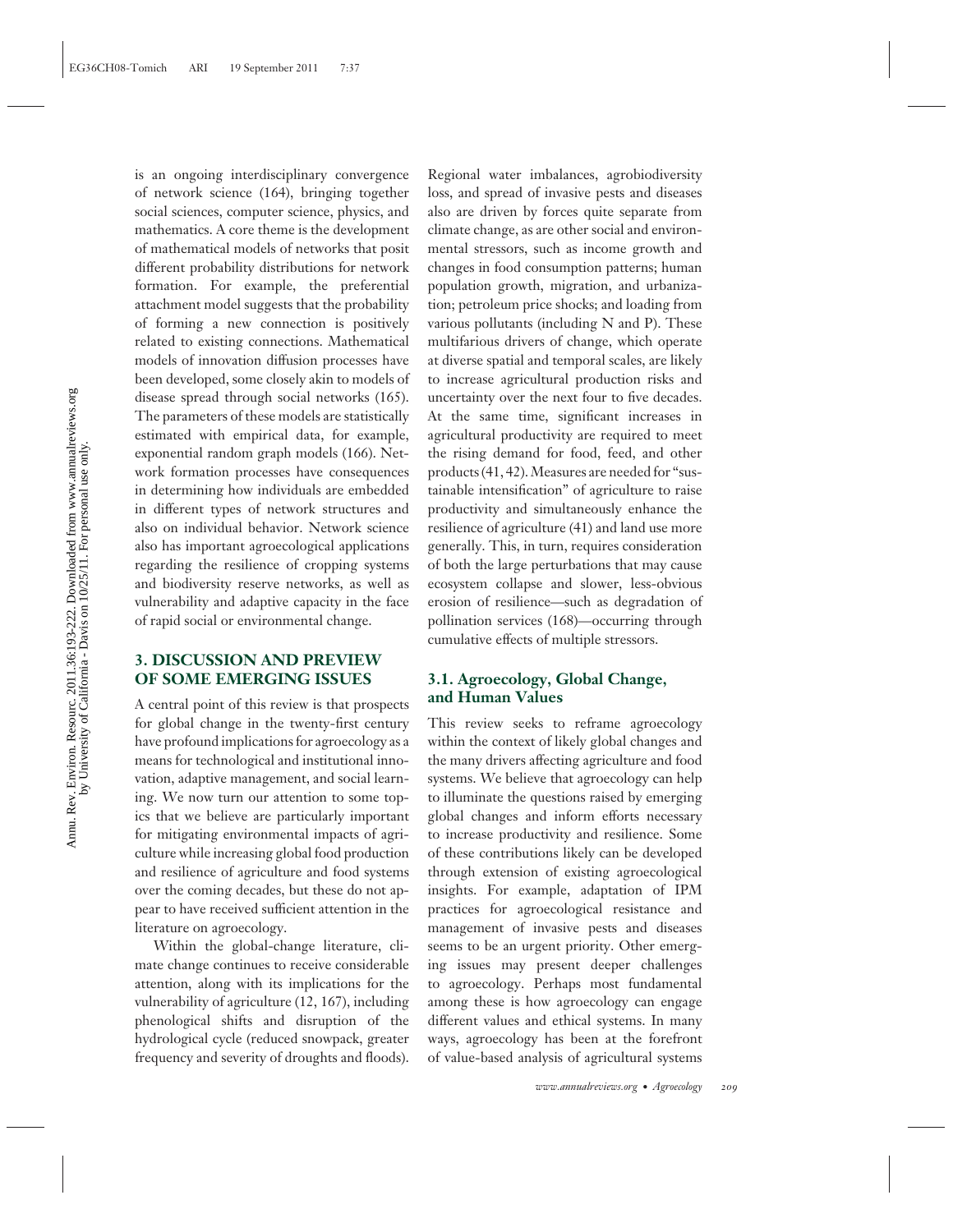**GMO:** genetically modified organism

since the 1980s. However, it also must be recognized that academics (including agroecologists) typically find themselves in institutional contexts in which the importance of the values underlying human action is downplayed or avoided. Like any discipline concerned with human-environment interactions, agroecology must grapple with multiple epistemologies (11, 33) because emerging challenges are not merely about applying the "right" value system but instead require the ability to bridge different values and interests in seeking workable solutions involving complex trade-offs (32). Moreover, these challenges exist within social structures that disenfranchise some of the most vulnerable groups. For example, the "local food systems" question of what level of self-reliance in food production and distribution optimizes human well-being at what scale (local, regional, national) and over what time period (seasonal, annual, multiple years) depends crucially on how people value the various attributes of food, including their differing views on social and environmental impacts of agricultural production. Similarly, a systematic approach to value systems seems necessary in addressing mounting concerns for animal welfare and the set of interrelated issues surrounding the contributions of intensive livestock production systems to acceleration of antibiotic resistance and GHG emissions. Different values also seem to be at the heart of deep and long-standing disagreements regarding agricultural biotechnology, and this clash of values has obscured other important issues and opportunities. To respond more effectively to these challenges, Lacy et al. (169) argue that social and economic impacts (both positive and negative) should be considered in approval and regulation of agricultural biotechnology. However, these authors also recognize that this "fourth criterion" (in addition to human safety, plant and animal safety, and efficacy) is likely to vary among countries.

### **3.2. Agrobiodiversity, Biotechnology, and Genomics**

Modern genetics and biotechnology provide new approaches to understanding and managing a wide range of agroecosystem functions. The complete spectrum of genotype-environment-society relationships illustrates the need to span disciplinary interfaces and is therefore an important consideration for agroecology. To date, however, these relationships have received little integrated attention. Instead, discourse has been dominated by polarizing debates regarding benefits and risks of genetic modification of a few major commercialized species, important controversies regarding intellectual property rights in those genetically modified organisms (GMOs), and rhetoric regarding food security.

Because of this polarization, available studies tend either to emphasize the benefits of agricultural biotechnology (or the opportunity costs of rejecting it), on the one hand, or to focus on the risks, on the other. As a result, integrated appraisals of benefits, costs, risks, and uncertainties of agricultural biotechnology (including but not limited to GMOs) necessary for consideration of its likely effects on agricultural productivity and for addressing plausible concerns regarding the environment, biodiversity (including agrobiodiversity), human health, and food safety are largely lacking. These contending paradigms that divide strategies based on agricultural biotechnology and agroecological approaches have only begun to receive the scientific and ethical attention we believe they deserve (41, 42, 170). For example, regarding GMOs (but this could be extended to agricultural biotechnology in general), Pretty et al. (42, p. 226) ask:

What practical measures are needed to lower ideological barriers between organic and GM, and thus fully exploit the combined potential of both GM crops and organic modes of production in order to achieve agroecological management practices compatible with sustainable intensification of food production?

Moreover, we believe this debate—and the science of agroecology—would benefit from a clearer distinction between the application of modern molecular techniques for descriptive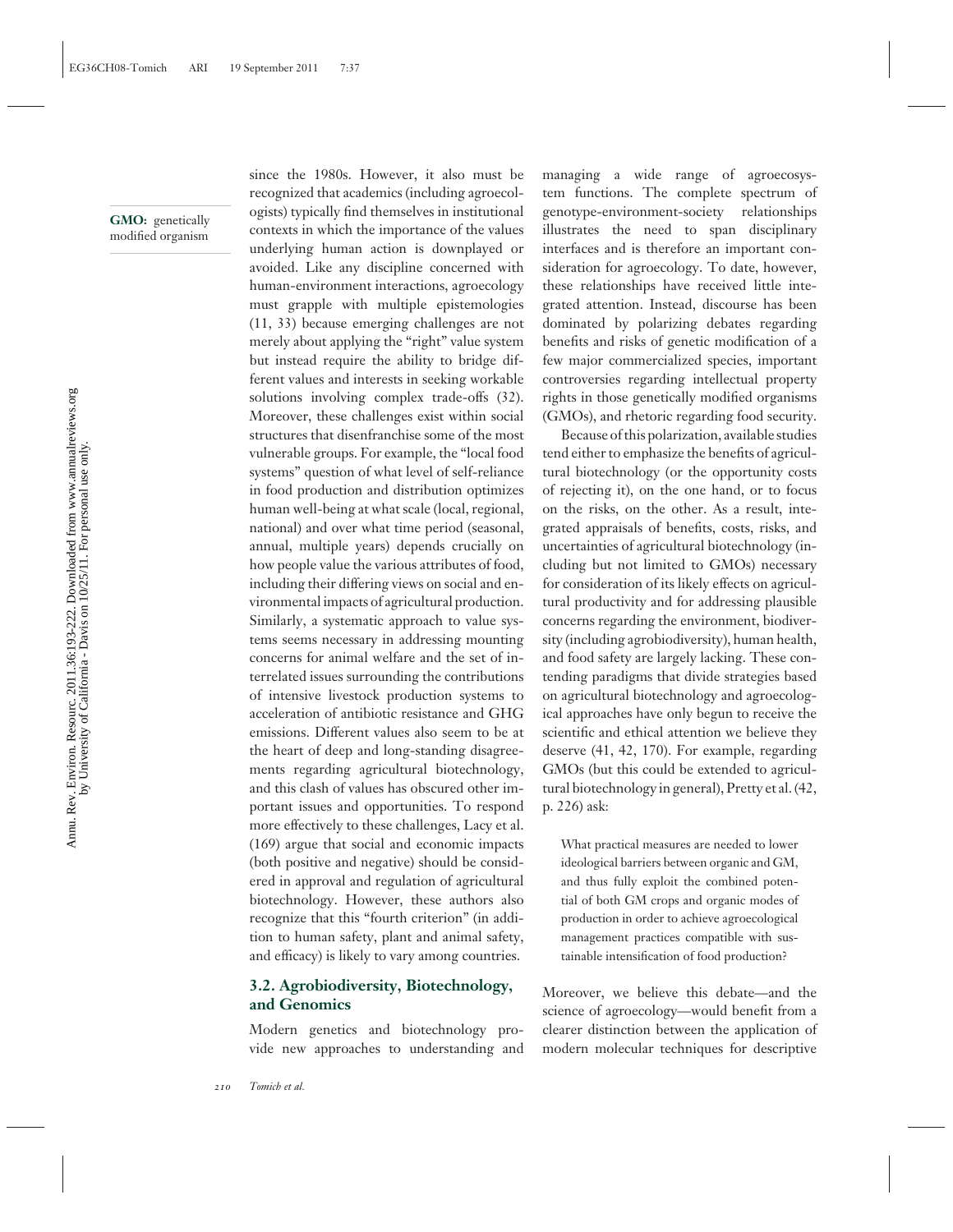Annu.

and analytical purposes versus the use of GMOs, with the latter being the main source of controversy. The distinction is important because the potential benefits, risks, and uncertainties differ dramatically. Current DNA sequencing technologies are revolutionizing biology and the ability to characterize and manage crops and their commensals. Knowing the genome sequences of tomato or wheat or of their microbial associates above- and belowground will provide multiple avenues for improved understanding of agroecosystem functions, all without the risks and uncertainties that accompany release of GMOs.

# **3.3. Belowground Agrobiodiversity Management**

It is now feasible to genetically sequence very large numbers of microorganisms, including those that cannot be cultured. Such metagenomic studies will provide breakthroughs in understanding of the functional roles of key microorganisms within agroecosystems. This has not been feasible through classical taxonomic methods because of the overwhelming diversity of microorganisms involved, particularly belowground (but also in and on leaves and other surfaces). Agroecological research needs to anticipate and benefit from this imminent, unprecedented wave of information.

Application of modern tools of genomics over the past decade already has revolutionized description and understanding of belowground biodiversity, including the functional roles of assemblages of microorganisms important to agriculture. This has opened the possibility that we eventually may be able to manage belowground biodiversity as part of agroecological practice (125, 171). If that becomes feasible, what might the applications of that knowledge bring? Because soil microorganisms play central roles in many agroecosystem functions, the range of applications is extremely wide. These include soil fertility management; enhanced soil C sequestration, which also reduces GHG emissions (172); biological control of soil pests and diseases; and acceleration of landscape restoration (173).

# **3.4. Agricultural Inputs, Farming Practices, and Transitions between Systems**

The National Research Council (174) contrasts a "transformative approach" to agricultural sustainability that applies a broader systems perspective akin to this review with an "incremental approach" that involves relatively small changes in practices within dominant production systems (for example, the gradual substitution of IPM and cover crops for inputs derived from petroleum and natural gas). In a broader context, the scientific debate about whether organic agriculture can meet growing global food needs remains unresolved. Differences in assessments of feasibility of meeting crop N requirements through biological N fixation, cover crops, crop rotations, composting, and manure are the crux of this disagreement (175–177). In our view, much more needs to be known about the dynamics and nutrient-use efficiency of various types of fertilizers used individually and also for combinations of organic and synthetic fertilizers; nowhere is this more important than for farming systems in sub-Saharan Africa (178, 179).

Even the more modest incremental approach still involves issues worthy of agroecological research, particularly if there are important interactions and thresholds in the transformation of agricultural production systems. Specifically, important interactions across practices and ecosystem services may make it hard to transition incrementally from one system to another and instead require a transformative "jump" involving coordinated changes in a number of practices simultaneously. If this is the case, it would be difficult for farmers to discover a feasible transition path through trial and error. The incremental approach will be even more difficult if those interactions among production practices and ecosystem services are at the landscape or watershed scale, spanning many individual producers. There are a number of production interactions between use of agrochemicals and agroecological practices that could create **Metagenomics:** the genomic analysis of all microorganisms present in a specific habitat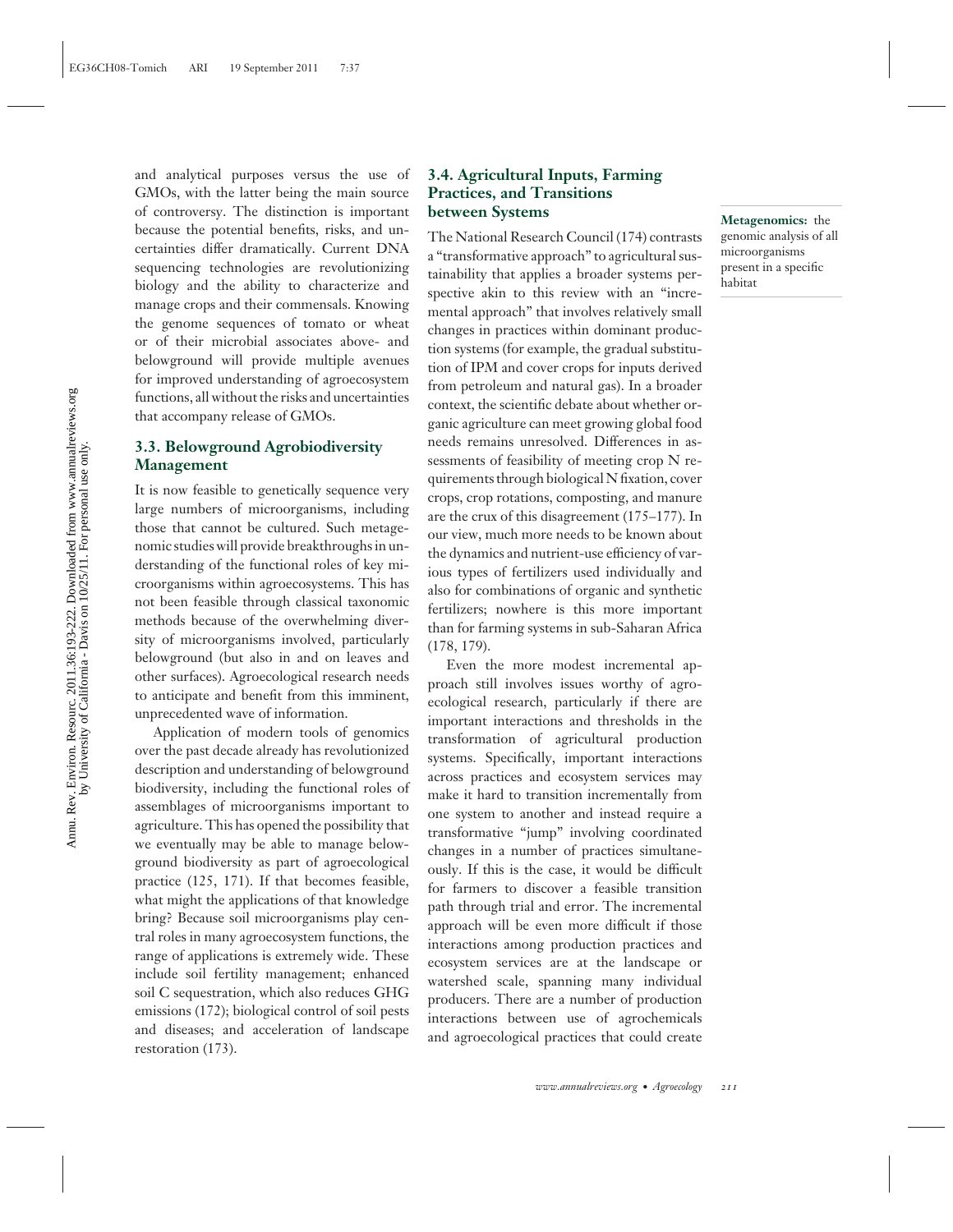hurdles to an incremental approach, particularly if different farmers are changing practices at different rates or following different trajectories. Market interactions also can contribute barriers to transitions in production systems. For example, the scope for free-range cattle and other (extensive and intensive) systems contributing to meet growing demands for livestock products is limited by low-price (but not necessarily low total cost) competition from CAFOs.

It is worth emphasizing that simple comparisons involving a single attribute (e.g., production costs) easily can produce misleading results by failing to account for trade-offs with other attributes. Valid comparisons of alternative systems typically require careful analysis across a range of possible trade-offs and complementarities. In this context, it also is worth noting a still small, but nevertheless provocative, literature on the differential effects of crop production practices (e.g., organic versus conventional methods) on food quality, nutritional values, and (potentially) human health outcomes (180), which may be linked to N management as well as other agronomic practices.

# **3.5. Resilience and Integration of Production Systems**

The challenges of the twenty-first century are complicated by the fact that what is needed is not a single path but many paths of sustainable intensification (and in some cases deintensification), which are based on a wide range of systems that are appropriate to a very large number of specific agroecological and socioeconomic contexts (42). In response to these challenges, integration (or more accurately reintegration) of production systems offers both significant challenges and opportunities for agroecology. Integrated cropping and mixed-systems options at the field and farm scale are staples of the agroecological literature: fallow rotations, cover crops, permaculture, agroforestry, crop-livestock systems, and even crop-livestock-aquaculture systems. Many of these agroecological approaches hold particular promise as elements of integrated nutrient management strategies (181).

To the extent these systems can reestablish field- and landscape-scale connectivity and diversity, they also may contribute significantly to preserving and restoring wildlife habitat and ecosystem services in agriculture-dominated landscapes. Yet, there also are challenges in efforts to integrate activities at wider scales. Questions have been raised in California about possible trade-offs between habitat preservation and food safety (182). And there are deepseated concerns regarding recycling of urban, rural, and agricultural waste to provide water, nutrients, and energy for agriculture, although it seems likely that these options require serious scientific attention if scarcities of these crucial inputs mount in the decades ahead. Conversely, although the damaging effects of N fertilizer on coastal fisheries (hypoxia, anoxia, dead zones) are all too familiar, others have raised possibilities of beneficial integration of terrestrial and aquatic production by managing waste from agriculture as inputs to aquaculture systems (41). Because of the complex, interacting, and unprecedented pressures on agriculture and food systems anticipated in the coming decades, we believe the discipline of agroecology has many opportunities to contribute to the search for sustainable solutions by embracing a range of new topics and scales of inquiry, by incorporating insights from global-change science, by interacting and partnering with many different disciplines, and by broadening social engagement to tackle these emerging challenges.

### **SUMMARY POINTS**

1. Agriculture can be conceptualized within the context of global change and studied as a coupled system that involves a wide range of social and natural processes.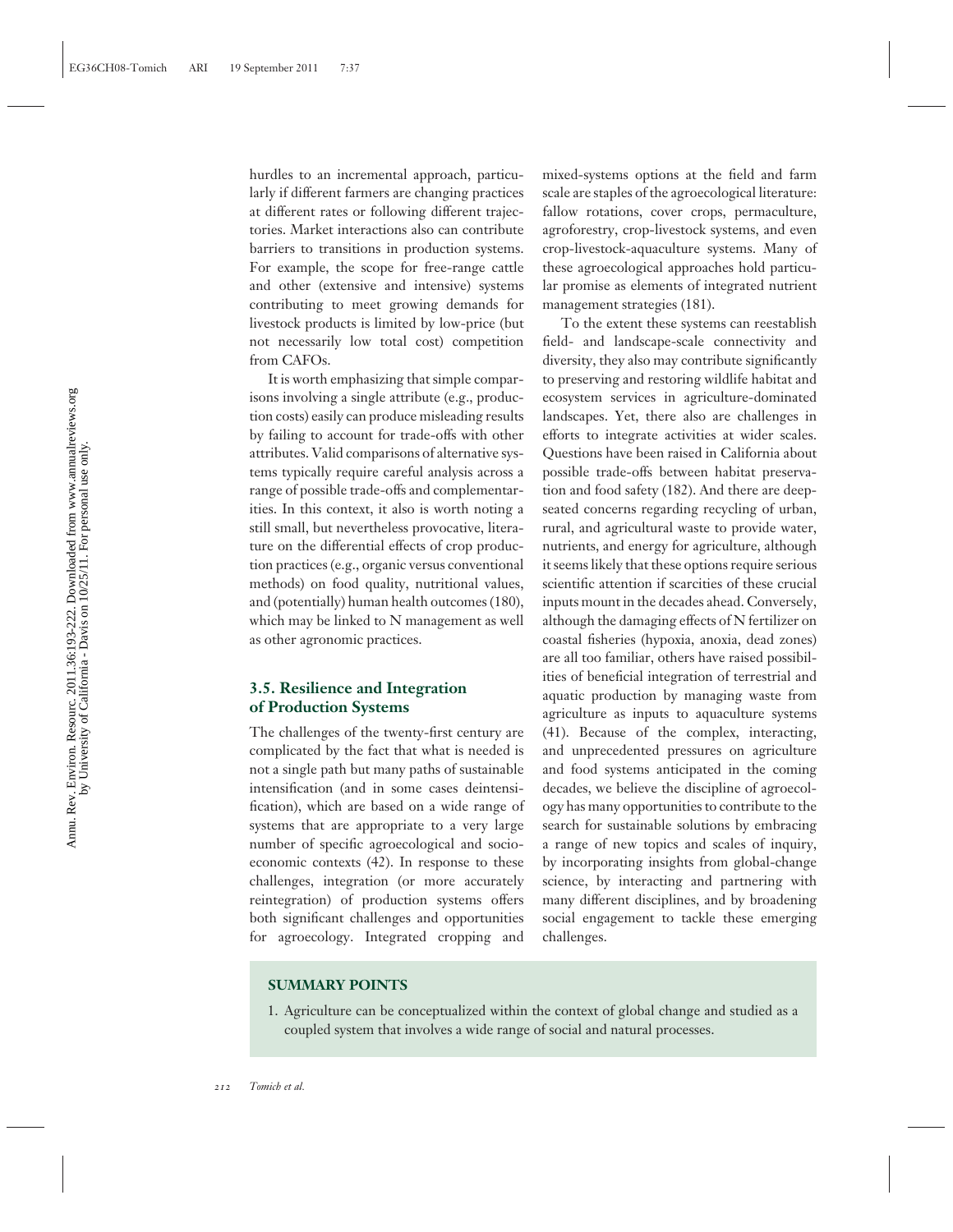- 2. Agricultural production—and hence the field of agroecology—is inextricably linked to the technological, political, economic, social, and cultural aspects of the broader food system.
- 3. The value of agrobiodiversity to agricultural production levels and to resilience of production systems is well established. Although effective conservation of agrobiodiversity at landscape, regional, and global scales remains a major challenge, agroecology has discovered many practices for the management of agrobiodiversity at the field and farm levels.
- 4. Substitution of inputs derived from fossil energy (petroleum and natural gas) for some ecosystem services was a key feature of twentieth-century agricultural development, epitomized by contemporary dependency on synthetic N fertilizer in intensive agricultural systems. Unless alternative nutrient management practices can be expanded dramatically, continuation of business as usual will result in unprecedented N loading, with adverse environmental consequences.
- 5. Livestock production increasingly has been decoupled from cropping systems, creating barriers to effective waste management and nutrient cycling. There is little scientific consensus on sustainability of various livestock production systems.
- 6. Whether or not organic agriculture by itself can meet global food needs remains unresolved; differing assessments of feasibility of meeting N requirements for crop production through biological N fixation, cover crops, crop rotations, composting, and manure application are the crux of this debate.
- 7. Analysis of innovation networks provides key insights on agroecosystem dynamics and on practical approaches to increasing adaptive capacity and resilience in agriculture and the food system.
- 8. Agroecology has a central role to play in expanding knowledge and awareness of these (and other) aspects of our food and agricultural systems. Because of the complex, interacting, and unprecedented pressures on food and agriculture likely in the coming decades, the discipline of agroecology needs to embrace new topics, scales, and concepts, particularly drawing on global-change science.

# **FUTURE ISSUES**

- 1. How can agroecology as a science approach different values and ethical systems, for example, growing public concerns in many countries regarding animal welfare and various aspects of intensive livestock production systems?
- 2. How can agroecological perspectives contribute to an assessment of the balance of risks and benefits of various applications of agricultural biotechnology for food supply, the environment, human health, and food safety?
- 3. What level of self-reliance in food production optimizes human well-being at what scale (local, regional, national) and over what time period (seasonal, annual, multiple years)?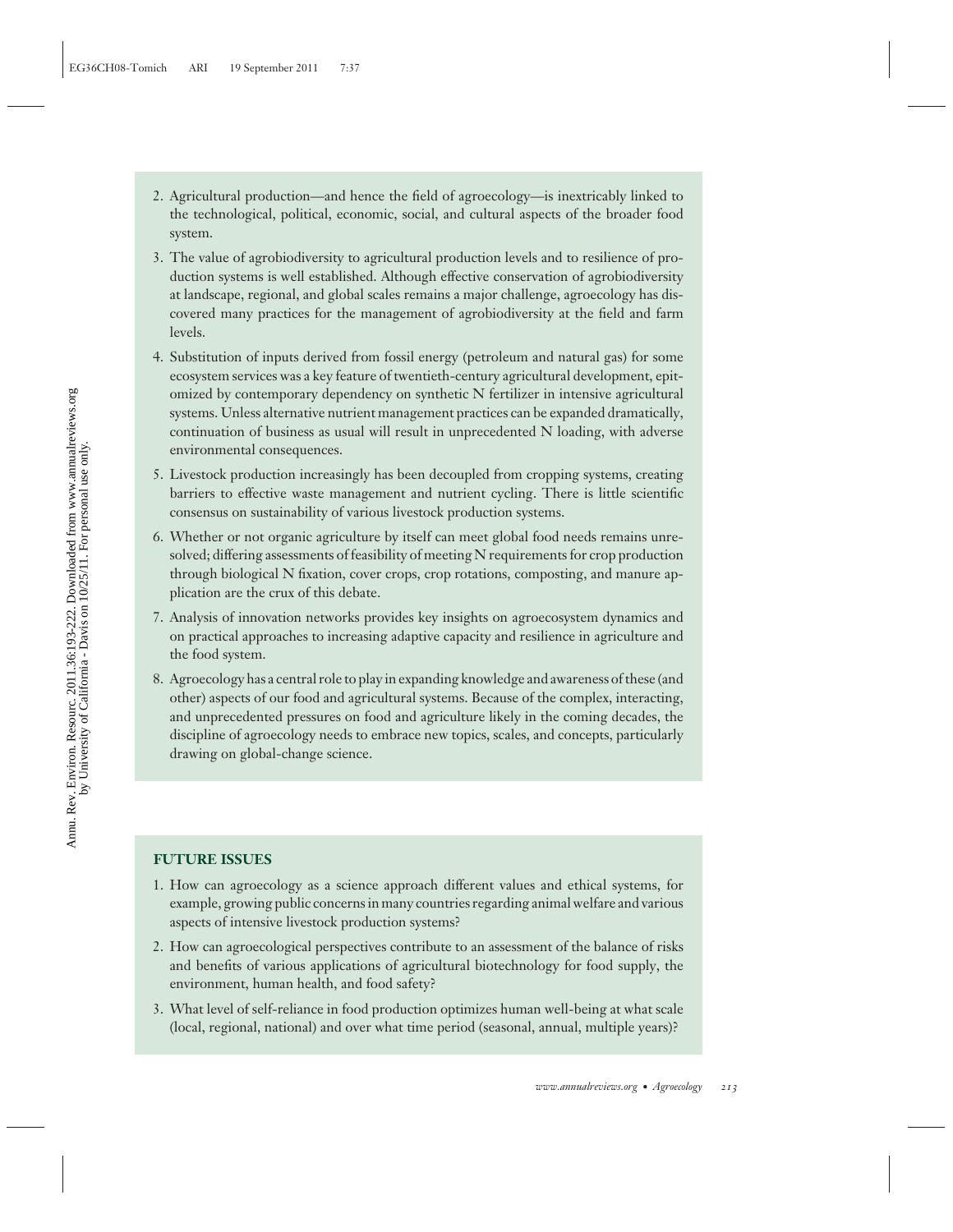- 4. How much can integrated cropping systems, such as permaculture and agroforestry, and mixed systems, particularly crop-livestock systems, be developed to substitute for synthetic N fertilizer, expand global food production (including livestock products), and enhance livelihoods of the poor in developing countries while minimizing environmental degradation and biodiversity loss?
- 5. What are the most significant relationships between crop production practices, food quality, and human health?
- 6. How can IPM principles and practices contribute to management of invasive species? And, conversely, how will IPM need to adapt to various aspects of global change?
- 7. Will it be possible to manage belowground biodiversity as part of an agroecological approach to agriculture? If so, what methods will prove practical?
- 8. What measures will be most effective in detecting thresholds of concern and in increasing the resilience of agriculture and the food system in the face of multiple drivers of change?

### **DISCLOSURE STATEMENT**

The authors are not aware of any affiliations, memberships, funding, or financial holdings that might be perceived as affecting the objectivity of this review.

### **ACKNOWLEDGMENTS**

The authors wish to acknowledge discussion and helpful comments on earlier drafts from Miguel Altieri, Steve Gliessman, Pam Matson, and Damian Parr; suggestions and comments from participants during presentation of this material in the colloquium of the Department of Environmental Science, Policy and Management at the University of California, Berkeley; and facilitation of the review design process by Nancy White.

### **LITERATURE CITED**

- 1. Altieri M. 1983. *Agroecology: The Scientific Basis of Alternative Agriculture*. Berkeley: Div. Biol. Control, Univ. Calif. 162 pp.
- 2. Altieri M, ed. 1995. *Agroecology: The Science of Sustainable Agriculture*. Boulder, CO: Westview. 433 pp.
- 3. Gliessman SR. 2007. *Agroecology: The Ecology of Sustainable Food Systems*. Boca Raton, FL: CRC Press. 384 pp.
- 4. Vandermeer JH. 2011. *The Ecology of Agroecosystems*. Sudbury, MA: Jones & Bartlett. 387 pp.
- 5. Wezel A, Soldat V. 2009. A quantitative and qualitative historical analysis of the scientific discipline of agroecology. *Int. J. Agric. Sustain.* 7(1):3–18
- 6. Francis C, Lieblein G, Gliessman S, Breland TA, Creamer N, et al. 2003. Agroecology: the ecology of food systems. *J. Sustain. Agric.* 22:99–118
- 7. Lambin EF, Geist HJ, eds. 2006. *Land-Use and Land-Cover Change: Local Processes, Global Impacts*. Berlin: Springer-Verlag. 222 pp.
- 8. Giampietro M. 2004. *Multi-Scale Integrated Analysis of Agroecosystems*. Boca Raton, FL: CRC Press. 437 pp.
- 9. Daily GC, ed. 1997. *Nature's Services: Societal Dependence on Natural Ecosystems.* Washington, DC: Island. 392 pp.
- 10. Millenn. Ecosyst. Assess. (MA). 2005. *Ecosystems and Human Well-being: Synthesis.* Washington, DC: Island. 137 pp.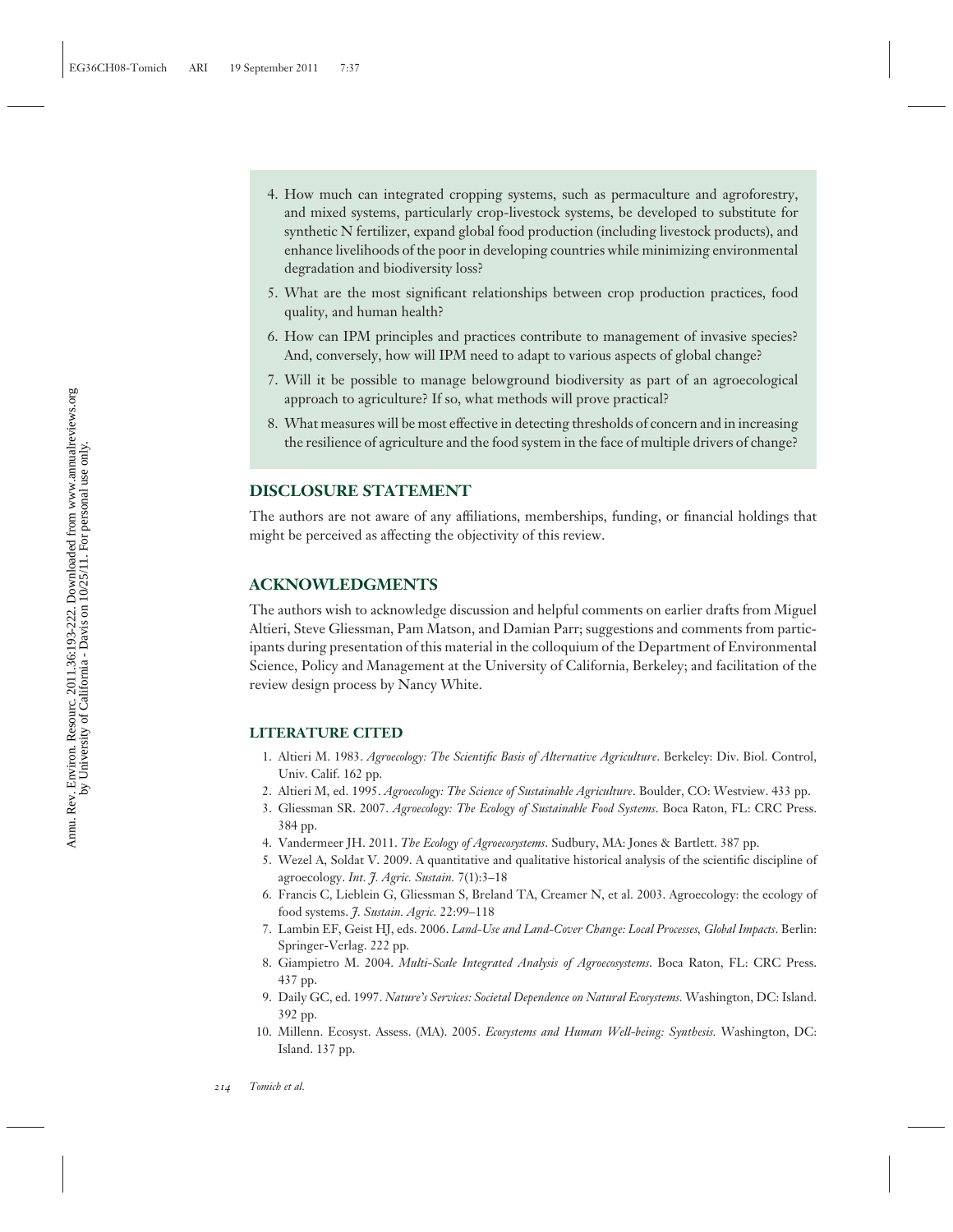- 11. Int. Assess. Agric. Knowl. Sci. Technol. Dev. (IAASTD). 2009.*Agriculture at a Crossroads: Synthesis Report: A Synthesis of the Global and Sub-Global IAASTD Reports.* Washington, DC: Island. 95 pp.
- 12. Intergov. Panel Clim. Change (IPCC). 2007. *Climate Change 2007: Synthesis Report*. *Contribution of Working Groups I, II and III to the Fourth Assessment Report of the Intergovernmental Panel on Climate Change* (Core Writ. Team, RK Pachauri, A Reisinger, eds.). Geneva, Switz.: IPCC. 104 pp.
- 13. Compr. Assess. Water Manag. Agric. 2007. *Water for Food, Water for Life: A Comprehensive Assessment of Water Management in Agriculture*. London: Earthscan. 645 pp.
- 14. Rosegrant MW, Ringler C, Zhu T. 2009.Water for agriculture: maintaining food security under growing scarcity. *Annu. Rev. Environ. Resour.* 34:205–22
- 15. Jackson ST, Hobbs RJ. 2009. Ecological restoration in the light of ecological history. *Science* 325:567–69
- 16. Turner MG. 2005. Landscape ecology: What is the state of the science? *Annu. Rev. Ecol. Evol. Syst.* 36:319–44
- 17. Kremen C. 2005. Managing ecosystem services: What do we need to know about their ecology? *Ecol. Lett.* 8(5):468–79
- 18. Ahrens TD, Beman JM, Harrison JA, Jewett PK, Matson PA. 2008. A synthesis of nitrogen transformations and transfers from land to sea in the Yaqui Valley agricultural region of northwest Mexico. *Water Resour. Res.* 44:W00A05
- 19. Nelson E, Mendoza G, Regetz J, Polasky S, Tallis H, et al. 2009. Modeling multiple ecosystem services, biodiversity conservation, commodity production, and tradeoffs at landscape scales. *Front. Ecol. Environ.* 7(1):4–11
- 20. Pretty JN. 2008. Agricultural sustainability: concepts, principles, and evidence. *Philos. Trans. R. Soc. B* 363:447–65
- 21. Moran EF. 2010. *Environmental Social Science: Human-Environment Interactions and Sustainability.*Malden, MA: Wiley-Blackwell
- 22. Dillard JF, Dujon V, King MC. 2009. *Understanding the Social Dimension of Sustainability.* New York: Routledge
- 23. Levins RA. 2009. Why don't we have sustainable agriculture now? Shivvers Memorl. Lect. Ames, IA: Leopold Cent. Sustain. Agric.
- 24. Guthman J. 2004. *Agrarian Dreams: The Paradox of Organic Farming in California.* Berkeley: Univ. Calif. Press. 250 pp.
- 25. Getz C, Brown S, Shreck A. 2008. Class politics and agricultural exceptionalism in California's organic agriculture movement. *Polit. Soc.* 36(4):478–507
- 26. Brauman KA, Daily GC, Duarte TK, Mooney HA. 2007. The nature and value of ecosystem services: an overview highlighting hydrological services. *Annu. Rev. Environ. Resour.* 32:67–98
- 27. Bennett EM, Peterson GD, Gordon LJ. 2009. Understanding relationships among multiple ecosystem services. *Ecol. Lett.* 12:1–11
- 28. Dale VH, Polasky S. 2007. Measures of the effects of agricultural practices on ecosystem services. *Ecol. Econ.* 64(2):286–96
- 29. Wright W, Middendorf G, eds. 2008. *The Fight over Food: Producers, Consumers, and Activists Challenge the Global Food System.* University Park: Penn. State Univ. Press
- 30. Magis K, Shinn C. 2009. Emergent principles of social sustainability. See Ref. 22, pp. 15–44
- 31. Sen A. 2009. *The Idea of Justice*. Cambridge, MA: Harvard Univ. Press. 468 pp.
- 32. Clark WC, Tomich TP, van Noordwijk M, Guston D, Catacutan D, et al. 2011. Boundary work for sustainable development: natural resource management at the consultative group on international agricultural research (CGIAR). *Proc. Natl. Acad. Sci. USA* 10.1073/pnas.0900231108
- 33. Ash N, Blanco H, Brown C, Garcia K, Henrichs T, et al. eds. 2010. *Ecosystems and Human Well-being: A Manual for Assessment Practitioners.* Washington, DC: Island. 264 pp.
- 34. Liu J, Dietz T, Carpenter SR, Alberti M, Folke C, et al. 2007. Complexity of coupled human and natural systems. *Science* 317(5844):1513–16
- 35. Turner BL II, Lambin EF, Reenberg A. 2007. The emergence of land change science for global environmental change and sustainability. *Proc. Natl. Acad. Sci. USA* 104(52):20666–71
- 36. Robertson GP, Swinton SM. 2005. Reconciling agricultural productivity and environmental integrity: a grand challenge for agriculture. *Front. Ecol. Environ.* 3:38–46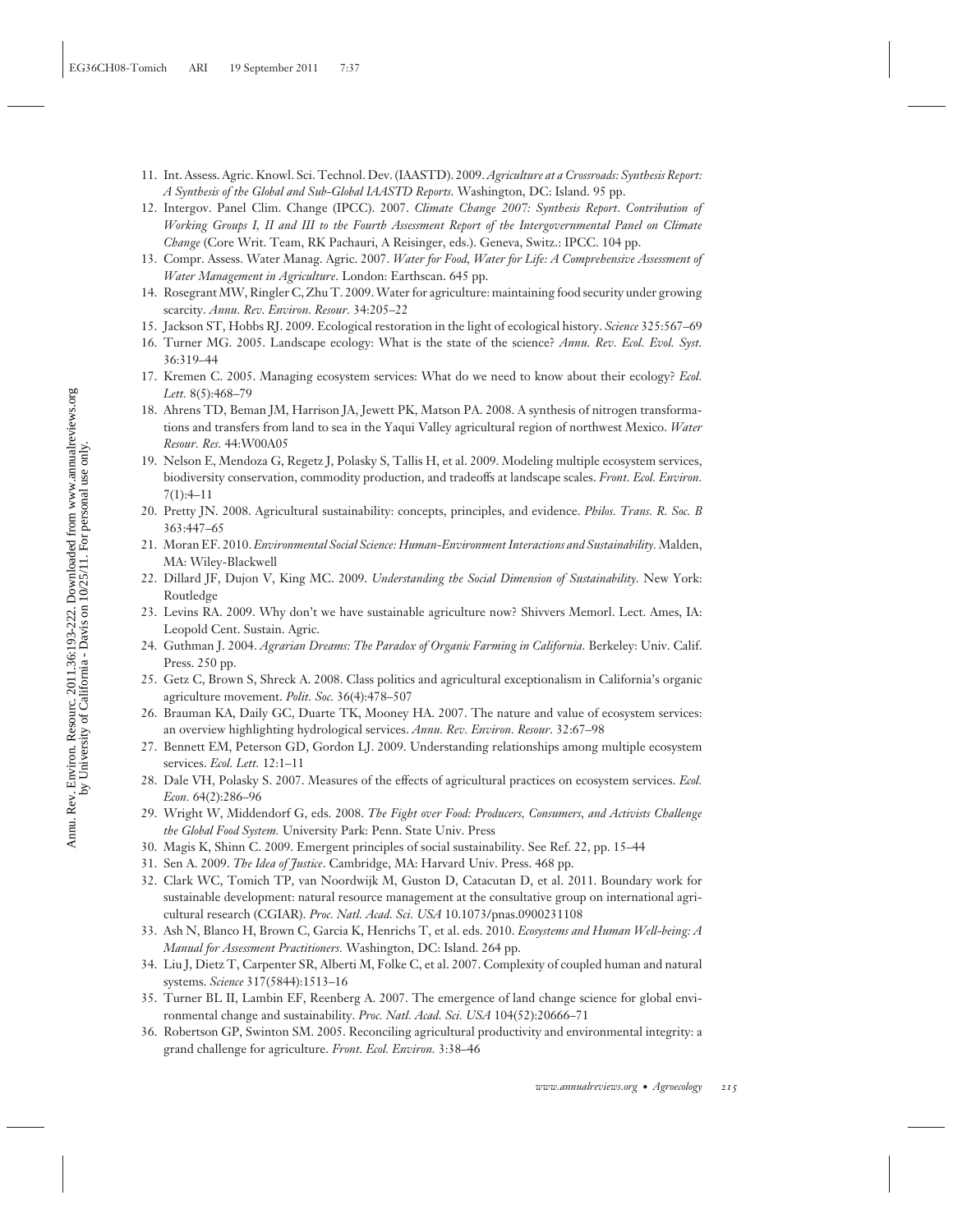- 37. Brondizio ES, Ostrom E, Young OR. 2009. Connectivity and the governance of multilevel socialecological systems: the role of social capital. *Annu. Rev. Environ. Resour.* 34:253–78
- 38. Elmqvist T, Folke C, Nystrom M, Peterson G, Bengtsson J, et al. 2003. Response diversity, ecosystem change, and resilience. *Front. Ecol. Environ.* 1:488–94
- 39. Darnhofer I, Fairweather J, Moller H. 2010. Assessing a farm's sustainability: insights from resilience thinking. *Int. J. Agric. Sustain.* 8(3):186–98
- 40. Lebel L, Anderies JM, Campbell B, Folke C, Hatfield-Dodds S, et al. 2006. Governance and the capacity to manage resilience in regional social-ecological systems. *Ecol. Soc.* 11(1):19. **<http://www.ecologyandsociety.org/vol11/iss1/art19/>**
- 41. Godfray HCJ, Beddington JR, Crute IR, Haddad L, Lawrence D, et al. 2010. Food security: the challenge of feeding 9 billion people. *Science* 327(5967):812–18
- 42. Pretty JN, Sutherland WJ, Ashby J, Auburn J, Baulcombe D, et al. 2010. The top 100 questions of importance to the future of global agriculture. *Int. J. Agric. Sustain.* 8(4):219–36
- 43. Norton DA. 2009. Species invasions and the limits to restoration: learning from the New Zealand experience. *Science* 325:569–71
- 44. Sachs JD, Remans R, Smuckler S, Winowiecki L, Andelman SJ, et al. 2010. Monitoring the world's agriculture. *Nature* 466(29):558–60
- 45. Reid WV, Chen D, Goldfarb L, Hackmann H, Lee YT, et al. 2010. Earth system science for global sustainability: grand challenges. *Science* 330:916–17
- 46. Rockstrom J, Steffen W, Noone K, Persson A, Chapin FS III, et al. 2009. Planetary boundaries: exploring the safe operating space for humanity. *Ecol. Soc.* 14(2):32. **[http://www.](http://www.ecologyandsociety.org/vol14/iss2/art32/) [ecologyandsociety.org/vol14/iss2/art32/](http://www.ecologyandsociety.org/vol14/iss2/art32/)**
- 47. Scherr SJ, McNeely JA, eds. 2007. *Farming with Nature: The Science and Practice of Ecoagriculture.* Washington, DC: Island. 445 pp.
- 48. Palm CA, Vosti SA, Sanchez PA, Ericksen PJ, eds. 2005. *Slash-and-Burn Agriculture: The Search for Alternatives.* New York: Columbia Univ. Press. 463 pp.
- 49. DeClerck FR, Chazdon R, Holl K, Milder B, Finegan B, et al. 2010. Biodiversity conservation in humanmodified landscapes of Mesoamerica: past, present, and future. *Biol. Conserv.* 143:2301–13
- 50. Harvey CA, Komar O, Chazdon R, Ferguson BG, Finnegan B, et al. 2008. Integrating agricultural landscapes with biodiversity conservation in the Mesoamerican hotspot. *Conserv. Biol.* 22:8–15
- 51. Pretty J, Toulmin C, Williams S. 2011. Sustainable intensification in African agriculture (Special issue: Sustainable intensification: increasing productivity in African food and agricultural systems). *Int. J. Agric. Sustain.* 9(1):5–24
- 52. Garrity DP, Akinnifesi FK, Ajayi OC, Weldesemayat SG, Mowo JG, et al. 2010. Evergreen agriculture: a robust approach to sustainable food security in Africa. *Food Secur.* 2:197–214
- 53. Tomich TP, van Noordwijk M, Thomas DE, eds. 2004. Environmental services and land use change: bridging the gap between policy and research in Southeast Asia. Special issue *Agric. Ecosyst. Environ.* 104(1). 244 pp.
- 54. Zimmerer K. 2010. Biological diversity in agriculture and global change. *Annu. Rev. Environ. Resour.* 35:137–66
- 55. Naylor RL, Steinfeld H, Falcon W, Galloway J, Smil V, et al. 2005. Agriculture: losing the links between livestock and land. *Science* 310(5754):1621–22
- 56. Smukler SM, Sanchez-Moreno S, Fonte SJ, Ferris H, Klonsky K, et al. 2010. Biodiversity and multiple ´ ecosystem functions in an organic farmscape. *Agric. Ecosyst. Environ.* 139:80–97
- 57. Brussaard L, de Ruiter PC, Brown GG. 2007. Soil biodiversity for agricultural sustainability. *Agric. Ecosyst. Environ.* 121:233–44
- 58. Gurr GM, Wratten SD, Luna JM. 2003. Multi-function agricultural biodiversity: pest management and other benefits. *Basic Appl. Ecol.* 4:107–16
- 59. Tilman D. 1996. Biodiversity: population versus ecosystem stability. *Ecology* 77:350–63
- 60. Loreau M, Naeem S, Inchausti P, Bengtsson J, Grime JP, et al. 2001. Biodiversity and ecosystem functioning: current knowledge and future challenges. *Science* 294:804–8
- 61. Jackson LE, Pascual U, Hodgkin T. 2007. Utilizing and conserving agrobiodiversity in agricultural landscapes. *Agric. Ecosyst. Environ.* 121:196–210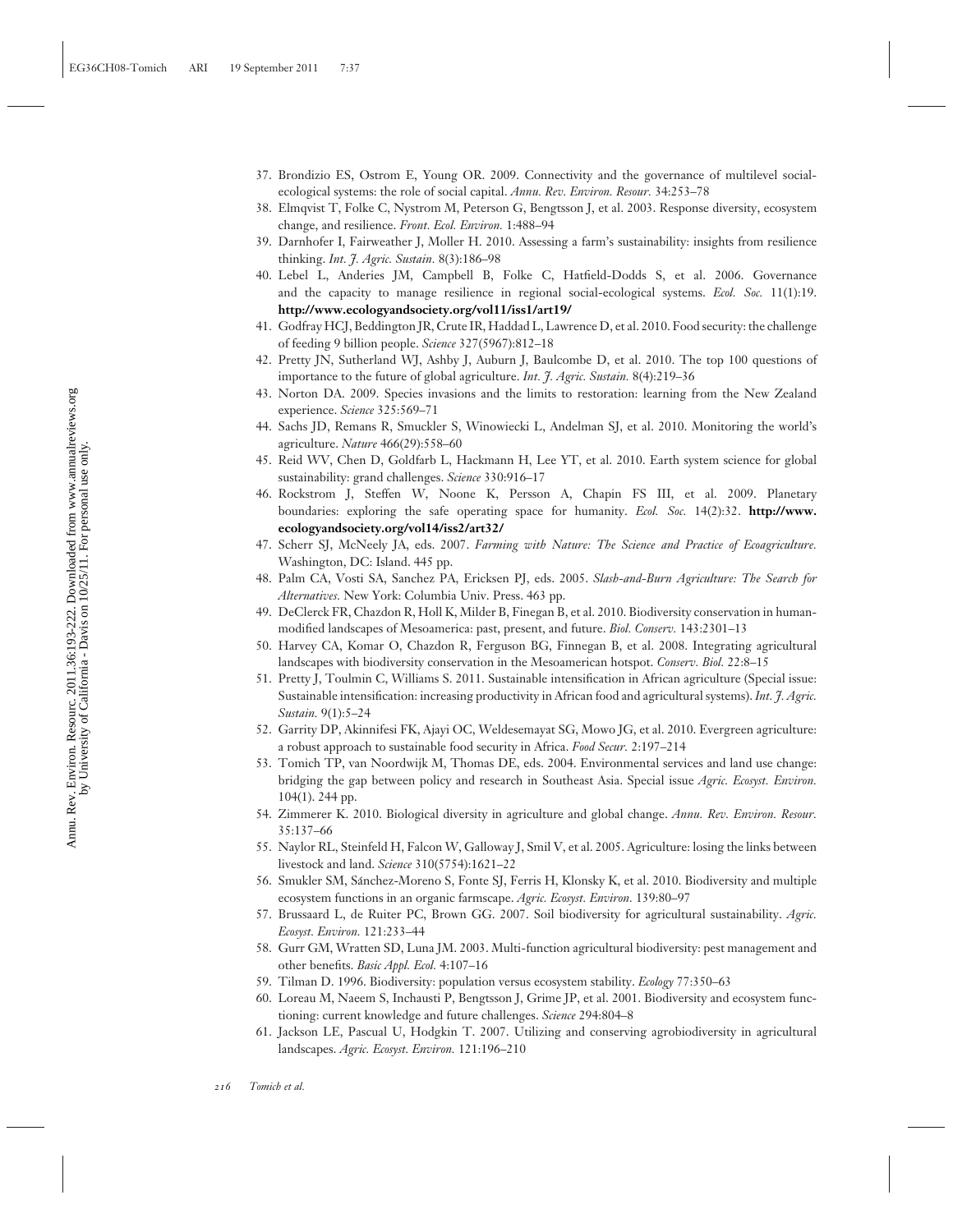- 62. Hiddink GA, Termorshuizen AJ, van Bruggen AHC. 2010. Mixed cropping and suppression of soilborne diseases. *Sustain. Agric. Rev.* 4:119–46
- 63. Tscharntke T, Klein AM, Steffan-Dewenter I, Thies C. 2005. Landscape perspectives on agricultural intensification and biodiversity—ecosystem service management. *Ecol. Lett.* 8: 857–74
- 64. Khoshbakht K, Hammer K. 2008. How many plant species are cultivated? *Genet. Resour. Crop. Evol.* 55:925–28
- 65. Prescott-Allen R, Prescott-Allen C. 1990. How many plants feed the world? *Conserv. Biol.* 4:365–74
- 66. Shea K, Chesson P. 2002. Community ecology theory as a framework for biological invasions. *Trends Ecol. Evol.* 17:170–76
- 67. Colautti RI,MacIsaac HJ. 2004. A neutral terminology to define 'invasive species.' *Divers. Distrib.* 10:135– 41
- 68. Jeschke JM, Strayer DL. 2005. Invasion success of vertebrates in Europe and North America. *Proc. Natl. Acad. Sci. USA* 102:7198–202
- 69. Cook SM, Khan ZR, Pickett JA. 2007. The use of push-pull strategies in integrated pest management. *Annu. Rev. Entomol.* 52:375–400
- 70. Kremen C, Williams NM, Thorp RW. 2002. Crop pollination from native bees at risk from agricultural intensification. *Proc. Natl. Acad. Sci. USA* 99:16812–16
- 71. Klein A-M, Cunningham SA, Bos M, Steffan-Dewenter I. 2008. Advances in pollination ecology from tropical plantation crops. *Ecology* 89:935–43
- 72. Winfree R, Aguilar R, Vazquez DP, LeBuhn G, Aizen MA. 2009. How do bees respond to anthropogenic ´ disturbance? A meta-analysis. *Ecology* 90:2068–76
- 73. Williams NM, Kremen C. 2007. Resource distributions among habitats determine solitary bee offspring production in a mosaic landscape. *Ecol. Appl.* 17:910–21
- 74. Westphal C, Steffan-Dewenter I, Tscharntke T. 2003. Mass flowering crops enhance pollinator densities at a landscape scale. *Ecol. Lett.* 6:961–65
- 75. Rundlof M, Nilsson H, Smith HG. 2008. Interacting effects of farming practice and landscape context on bumble bees. *Biol. Conserv.* 141:417–26
- 76. Shuler R, Roulston TH, Farris GE. 2005. Farming practices influence wild pollinator populations on squash and pumpkin. *J. Econ. Entomol.* 98:790–95
- 77. Kim J, Williams N, Kremen C. 2006. Effects of cultivation and proximity to natural habitat on groundnesting native bees in California sunflower fields. *J. Kans. Entomol. Soc.* 79:309–20
- 78. Pulliam RH. 1988. Sources, sinks, and population regulation. *Am. Nat.* 132:652–61
- 79. Tenuta M, Ferris H. 2004. Relationship between nematode life-history classification and sensitivity to stressors: ionic and osmotic effects of nitrogenous solutions. *J. Nematol.* 36:85–94
- 80. Yeates GW, Ferris H, Moens T, Van der Putten WH. 2009. The role of nematodes in ecosystems. In *Nematodes as Environmental Bioindicators*, ed. MJ Wilson, T Kakouli-Duarte, 1:1–44. Wallingford, UK: CAB Int.
- 81. Bongers T, Ferris H. 1999. Nematode community structure as a bioindicator in environmental monitoring. *Trends Evol. Ecol.* 14:224–28
- 82. Minoshima H, Jackson LE, Cavagnaro TR, Sanchez-Moreno S, Ferris H, et al. 2007. Soil food webs ´ and carbon dynamics in response to conservation tillage in California. *Soil Sci. Soc. Am. J.* 71:952–63
- 83. Sanchez-Moreno S, Nicola NL, Ferris H, Zalom FG. 2009. Effects of agricultural management on ´ nematode-mite assemblages: soil food web indices as predictors of mite community composition. *Appl. Soil Ecol.* 41:107–17
- 84. Ferris H, Bongers T. 2006. Nematode indicators of organic enrichment. *J. Nematol.* 38:3–12
- 85. Jensen HJ, Mulvey RH. 1968. Predaceous nematodes (Mononchidae) of Oregon. *Oreg. State Monogr.*  $12:1-57$
- 86. Bilgrami AL, Gaugler R, Brey C. 2005. Prey preference and feeding behaviour of the diplogastrid predator *Mononchoides gaugleri* (Nematoda: Diplogasetrida). *Nematology* 7:333–42
- 87. Garrett KA, Mundt CC. 2000. Host diversity can reduce potato late blight severity for focal and general patterns of primary inoculum. *Phytopathology* 90:1307–12
- 88. Kokalis-Burelle N, Kloepper JW, Reddy MS. 2006. Plant growth-promoting rhizobacteria as transplant amendments and their effects on indigenous rhizosphere microorganisms. *Appl. Soil Ecol.* 31:91–100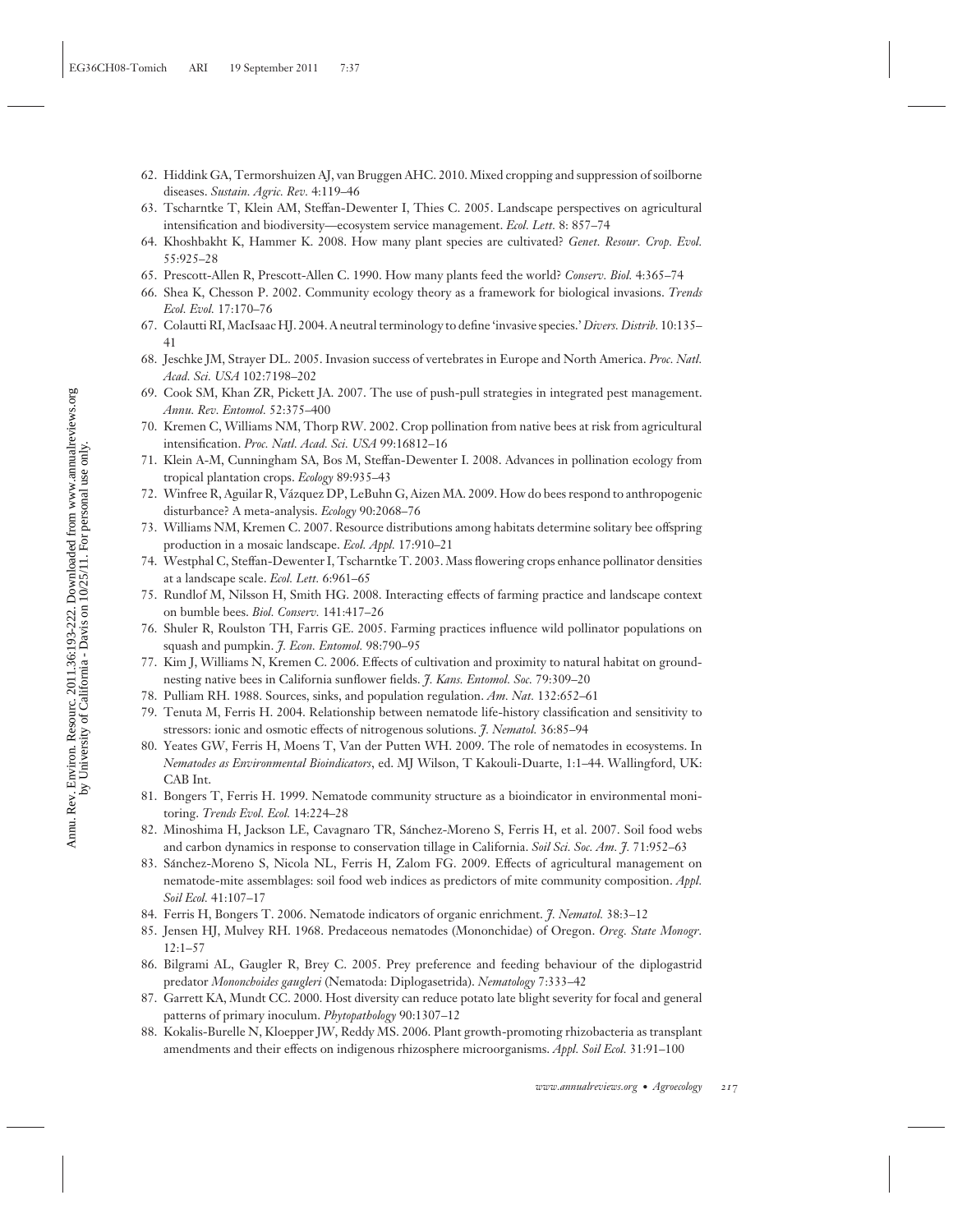- 89. Douds DD Jr, Nagahashi G, Pfeffer PE, KayserWM, Reider C. 2005. On-farm production and utilization of arbuscular mycorrhizal fungus inoculum. *Can. J. Plant Sci.* 85:15–21
- 90. Lu YC, Teasdale JR, Huang WY. 2003. An economic and environmental tradeoff analysis of sustainable agriculture cropping systems. *J. Sustain. Agric.* 22:25–41
- 91. Ladha JK, Pathak H, Krupnik TJ, Six J, van Kessel C. 2005. Efficiency of fertilizer nitrogen in cereal production: retrospects and prospects. *Adv. Agron.* 87:85–156
- 92. Robertson GP, Vitousek PM. 2009. Nitrogen in agriculture: balancing the cost of an essential resource. *Annu. Rev. Environ. Resour.* 34:97–125
- 93. Bouwman AF, Beusen AHW, Billen G. 2009. Human alteration of the global nitrogen and phosphorus soil balances for the period 1970 to 2050. *Glob. Biogeochem. Cycles* 23:GB0A04
- 94. Erisman JW, Sutton MA, Galloway J, Klimont Z, Winiwarter W. 2008. How a century of ammonia synthesis changed the world. *Nat. Geosci.* 1:636–39
- 95. Gilbert N. 2009. The disappearing nutrient. *Nature* 461:716–18
- 96. Searchinger T, Heimlich R, Houghton RA, Dong F, Elobeid A, et al. 2008. Use of U.S. croplands for biofuels increases greenhouse gases through emissions from land-use change. *Science* 319:1238–40
- 97. Antle JM, Capalbo SM, Paustian K, Ali MK. 2007. Estimating the economic potential for agricultural soil carbon sequestration in the central United States using an aggregate econometric-process simulation model. *Clim. Change* 80:145–71
- 98. Howitt RE, Catala-Luque R, De Gryze S, Wicks S, Six J. 2009. Realistic payments could encourage farmers to adopt practices that sequester carbon. *Calif. Agric.* 63:91–95
- 99. Durandeau S, Gabrielle S, Godard C, Jayet P-A, Le Bas C. 2010. Coupling biophysical and microeconomic models to assess the effect of mitigation measures on greenhouse gas emissions from agriculture. *Clim. Change* 98:51–73
- 100. Kebreab E, Dijkstra J, Bannink A, France J. 2009. Recent advances in modeling nutrient utilization in ruminants. *J. Anim. Sci.* 87(Suppl. 14):E111–22
- 101. Kebreab E, Strathe AB, Yitbarek A, Nyachoti CM, Dijkstra J, et al. 2011. Modeling the efficiency of phosphorus utilization in growing pigs. *J. Anim. Sci.* In press
- 102. Steinfeld H, Wassenaar T. 2007. The role of livestock production in carbon and nitrogen cycles. *Annu. Rev. Environ. Resour.* 32:271–94
- 103. Food Agric. Organ. (FAO). 2006. *Livestock's Long Shadow*. Rome, Italy: UN FAO
- 104. Pitesky ME, Stackhouse KR, Mitloehner FM. 2009. Clearing the air: livestock's contribution to climate change. *Adv. Agron.* 103:1–40
- 105. Pelletier N, Pirog R, Rasmussen R. 2010. Comparative life cycle environmental impacts of three beef production strategies in the Upper Midwestern United States. *Agric. Syst.* 103:380–89
- 106. Peters GM, Rowley HV, Wiedemann S, Tucker R, Short MD, Schulz M. 2010. Red meat production in Australia: life cycle assessment and comparison with overseas studies. *Environ. Sci. Technol.* 44:1327–32
- 107. Beauchemin KA, Kreuzer M, O'Mara F, McAlister TA. 2008. Nutritional management for enteric methane abatement: a review. *Aust. J. Exp. Agric.* 48(2):21–27
- 108. Herrero M, Thornton PK, Notenbaert AM, Wood S, Msangi S, et al. 2010. Smart investments in sustainable food production: revisiting mixed crop-livestock systems. *Science* 327:822–25
- 109. Gill M, Smith P, Wilkinson JM. 2010. Mitigating climate change: the role of domestic livestock. *Animal* 4:323–33
- 110. McEwen SA, Fedorka-Cray J. 2002. Antimicrobial use and resistance in animals. *Clin. Infect. Dis.* 34(Suppl. 3):S93–106
- 111. Catry B, Haesebrouck F, De Vliegher S, Feyen B, Van Robaeys M, et al. 2005. Variability in acquired resistance of *Pasteurella* and *Mannheimia* isolates from the nasopharynx of calves, with particular reference to different herd types. *Microb. Drug Resist.* 11:387–94
- 112. Duff GC, Galyean ML. 2007. Board-invited review: recent advances in management of highly stressed, newly received feedlot cattle. *J. Anim. Sci.* 85:823–40
- 113. Summers AO. 2002. Generally overlooked fundamentals of bacterial genetics and ecology. *Clin. Infect. Dis.* 34(Suppl. 3):S85–92
- 114. Barza MS, Gorbach S, DeVincent SJ. 2002.The need to improve antimicrobial use in agriculture: ecological and human health consequences. *Clin. Infect. Dis.* 34(Suppl. 3):S71–72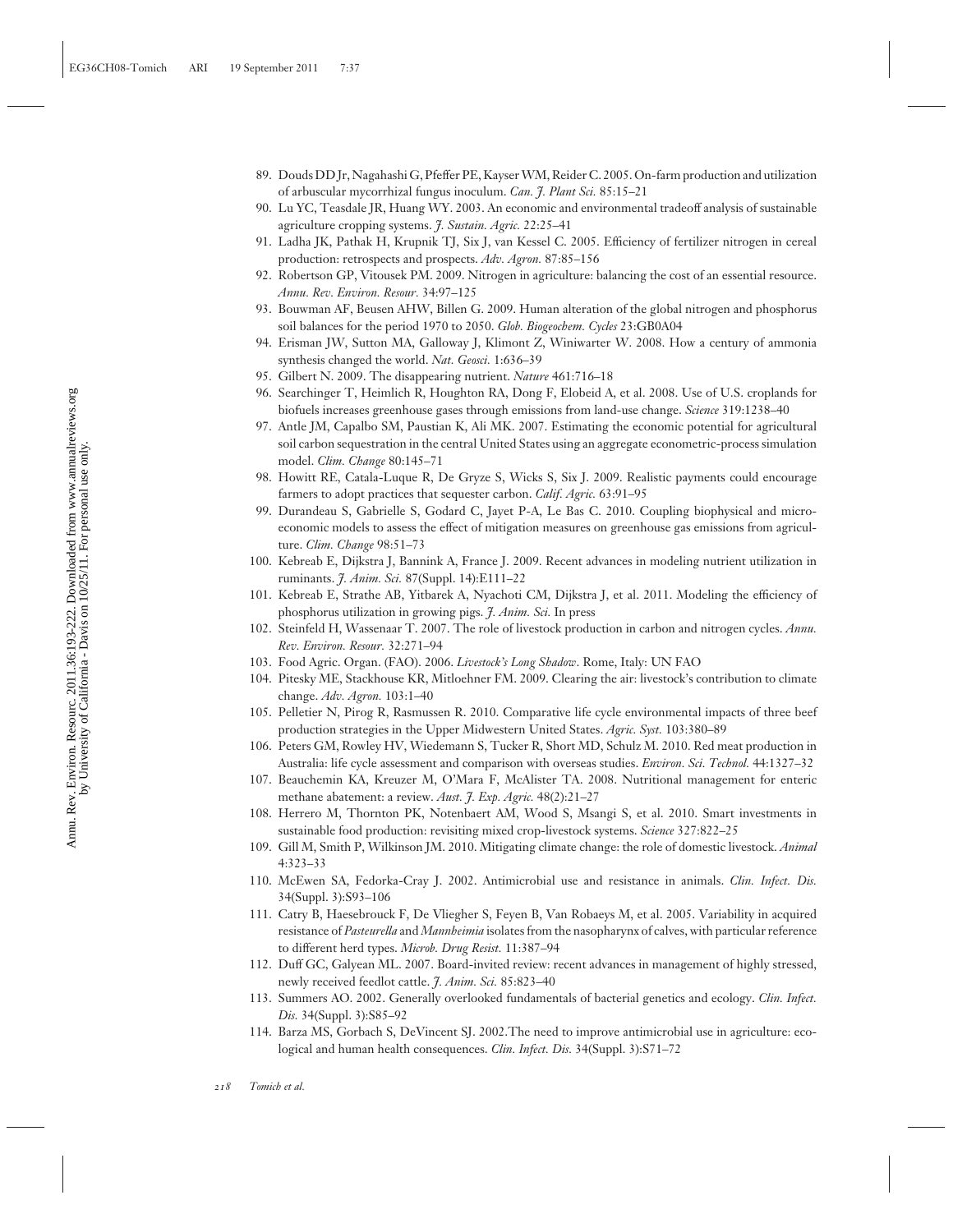- 115. Chapin FS III, Matson P, Mooney HA. 2002. *Principles of Terrestrial Ecosystem Ecology*. New York: Springer. 436 pp.
- 116. Vitousek PM, Naylor R, Crews T, David MB, Drinkwater LE, et al. 2009. Nutrient imbalances in agricultural development. *Science* 324:1519–20
- 117. Tilman D, Cassman KG, Matson PA, Naylor R, Polasky S. 2002. Agricultural sustainability and intensive production practices. *Nature* 418:671–77
- 118. Galloway JN, Cowling EB. 2002. Reactive nitrogen and the world: 200 years of change.*AMBIO* 31(2):64– 71
- 119. Gordon LJ, Peterson GD, Bennett EM. 2008. Agricultural modifications of hydrological flows create ecological surprises. *Trends Ecol. Evol.* 23:211–19
- 120. Jackson LE, Rosenstock TS, Thomas MA,Wright J, Symstad A. 2009. Managed ecosystems: biodiversity and ecosystem functions in landscapes modified by human use. In *Biodiversity, Ecosystem Functioning, and Human Wellbeing: An Ecological and Economic Perspective*, ed. S Naeem, DE Bunker, A Hector, M Loreau, C Perrings, 13:178–94. New York: Oxford Univ. Press. 384 pp.
- 121. Robertson GP, Allen VG, Boody G, Boose ER, Creamer NG, et al. 2008. Long-term agricultural research: a research, education, and extension imperative. *BioScience* 58:640–43
- 122. Robertson GP, Broome JC, Chornesky EA, Frankenberger JR, Johnson P, et al. 2004. Rethinking the vision for environmental research in US agriculture. *BioScience* 54:61–65
- 123. Wardle DA, Bardgett RD, Klironomos JN, Setala H, van der Putten WH, Wall DH. 2004. Ecological linkages between aboveground and belowground biota. *Science* 304:1629–33
- 124. Gianinazzi S, Gollotte A, Binet M-N, van Tuinen D, Redecker D, Wipf D. 2010. Agroecology: the key role of *arbuscular mycorrhizas* in ecosystem services. *Mycorrhiza* 20:519–30
- 125. Barrios E. 2007. Soil biota, ecosystem services, and land productivity. *Ecol. Econ.* 64:269–85
- 126. Drinkwater LE, Snapp SS. 2007. Nutrients in agriculture: rethinking the management paradigm. *Adv. Agron.* 92:163–86
- 127. Tonitto C, David MB, Drinkwater LE. 2006. Replacing bare fallows with cover crops in fertilizerintensive cropping systems: a meta-analysis of crop yield and N dynamics. *Agric. Ecosyst. Environ.* 112:58– 72
- 128. Poudel DD, Ferris H, Klonsky K, Horwath WR, Scow KM, et al. 2001. The sustainable agriculture farming system project in California's Sacramento Valley. *Outlook Agric.* 30(2):109–16
- 129. Moss B. 2008. Water pollution by agriculture. *Philos. Trans. R. Soc. B* 363:659–66
- 130. Gascuel-Odoux C, Massa F, Durand P, Merot P, Troccaz O, et al. 2008. Framework and tools for agricultural landscape assessment relating to water quality protection. *Environ. Manag.* 43(5):921–35
- 131. David MB, Drinkwater LE, McIsaac GF. 2010. Sources of nitrate yields in the Mississippi River Basin. *J. Environ. Qual.* 39:1657–67
- 132. Galloway JN, Townsend AR, Erisman JW, Bekunda M, Cai ZC, et al. 2008. Transformation of the nitrogen cycle: recent trends, questions, and potential solutions. *Science* 320:889–92
- 133. Sims JT, Bergstrom L, Bowman BT, Oenema O. 2005. Nutrient management for intensive animal agriculture: policies and practices for sustainability. *Soil Use Manag.* 21:141–51
- 134. Pang XP, Letey J. 2000. Organic farming: challenge of timing nitrogen availability to crop nitrogen requirements. *Soil Sci. Soc. Am. J.* 64:247–53
- 135. Kinney C, Furlong E, Zaugg S, Burkhardt M, Werner S, et al. 2006. Survey of organic wastewater contaminants in biosolids destined for land application. *Environ. Sci. Technol.* 40:7207–15
- 136. Allen P. 2010. Realizing justice in local food systems. *Camb. J. Reg. Econ. Soc.* 3(2):295–308
- 137. Allen P. 2004.*Together at the Table: Sustainability and Sustenance in the American Agrifood System*. University Park: Penn. State Univ. Press
- 138. McClintock N. 2010. Why farm the city? Theorizing urban agriculture through a lens of metabolic rift. *Camb. J. Reg. Econ. Soc.* 3(2):191–207
- 139. Quandt SA, Shoaf JI, Tapia J, Hernandez-Pelletier M, Clark HM, Arcury TA. 2006. Experiences of ´ Latino immigrant families in North Carolina help explain elevated levels of food insecurity and hunger. *J. Nutr.* 136(10):2638–44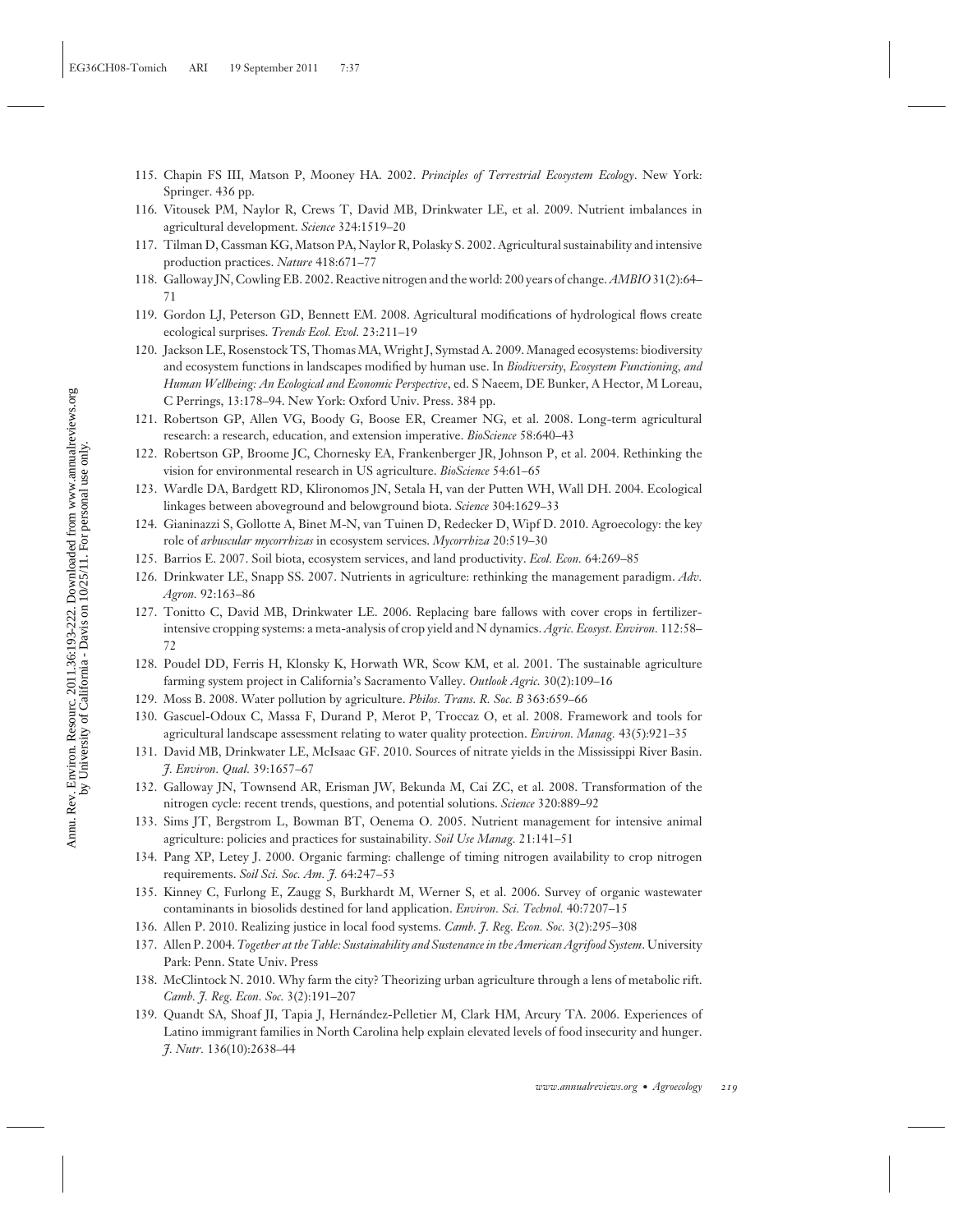- 140. Weigel MM, Armijos RX, Hall YP, Ramirez Y, Orozco R. 2007. The household food insecurity and health outcomes of U.S.-Mexico border migrant and seasonal farmworkers. *J. Immigr. Minor. Health* 9(3):157–69
- 141. Nord M, Coleman-Jensen A, Andrews M, Carlson S. 2010. *Household Food Security in the United States, 2009*. Washington, DC: Econ. Res. Serv., USDA
- 142. Bacon CM, Méndez EV, Flores Gómez ME, Stuart D, Díaz Flores SR. 2008. Are sustainable coffee certifications enough to secure farmer livelihoods? The Millenium Development Goals and Nicaragua's fair trade cooperatives. *Globalizations* 5(2):259–74
- 143. Pirog R, Benjamin A. 2003. *Checking the Food Odometer: Comparing Food Miles for Local Versus Conventional Produce Sales to Iowa Institutions.* Ames, IA: Leopold Cent. Sustain. Agric.
- 144. Smith A, Watkiss P, Tweddle G, McKinnon A, Browne M, et al. 2005. The validity of food miles as an indicator of sustainable development. *Final Rep., Iss. 7.* Dep. Environ. Food, Rural Aff., London, UK
- 145. Weber CL, Matthews HS. 2008. Food-miles and the relative climate impacts of food choices in the United States. *Environ. Sci. Technol.* 42(10):3508–13
- 146. Pelletier N, Audsley E, Brodt S, Garnett T, Henriksson P, et al. 2011. Energy intensity of agriculture and food systems. *Annu. Rev. Environ. Resour.* 36:223–46
- 147. Wittman H, Desmarais AA, Wiebe N, eds. 2010. *Food Sovereignty: Reconnecting Food, Nature and Community*. Oakland, CA: Food First Books
- 148. Martinez-Torres ME, Rosset PM. 2010. *La V´ıa Campesina*: the birth and evolution of a transnational social movement. *J. Peasant Stud.* 37(1):149–75
- 149. Patel R. 2010. *The Value of Nothing: How to Reshape Market Society and Redefine Democracy*. New York: Picador
- 150. Perfecto I, Vandermeer JH, Wright AL. 2009. *Nature's Matrix: Linking Agriculture, Conservation and Food Sovereignty*. Sterling, VA: Earthscan. 272 pp.
- 151. Holt-Gimenez E. 2006. Campesino a Campesino: *Voices from Latin America's Farmer to Farmer Movement for Sustainable Agriculture*. Oakland, CA: Food First Books
- 152. Warner KD. 2007. *Agroecology in Action: Extending Alternative Agriculture through Social Networks*. Cambridge, MA: MIT Press. 273 pp.
- 153. Rogers E. 2003. *Diffusion of Innovations*. New York: Free Press
- 154. Feder G, Umali DL. 1993. The adoption of agricultural innovations: a review. *Technol. Forecast. Soc. Change* 43(3/4):215–39
- 155. Wejnert B. 2002. Integrating models of diffusion of innovations: a conceptual framework. *Annu. Rev. Sociol.* 28(1):297–326
- 156. Manski CF. 1993. Identification of endogenous social effects: the reflection problem. *Rev. Econ. Stud.* 60(3):531–42
- 157. Conley TG, Udry CR. 2001. Social learning through networks: the adoption of new agricultural technologies in Ghana. *Am. J. Agric. Econ.* 83(3):668–73
- 158. Bandiera O, Rasul I. 2006. Social networks and technology adoption in Northern Mozambique. *Econ. J.* 116(514):869–902
- 159. Henrich J. 2001. Cultural transmission and the diffusion of innovations: Adoption dynamics indicate that biased culture transmission is the predominate force in behavioral change. *Am. Anthropol.* 103(4):992– 1013
- 160. Burt RS. 1987. Social contagion and innovation—cohesion versus structural equivalence. *Am. J. Sociol.* 92(6):1287–335
- 161. Kristjanson P, Reid R, Dickson N, Clark WC, Romney D, et al. 2009. Linking international agricultural research knowledge with action for sustainable development. *Proc. Natl. Acad. Sci. USA* 106(13):5047–52
- 162. McCullough EB, Matson PA. 2011. Evolution of the knowledge system for agricultural development in the Yaqui Valley, Sonora, Mexico. *Proc. Natl. Acad. Sci. USA* doi:10.1073/pnas.10,11602108
- 163. Pretty JN. 2003. Social capital and the collective management of resources. *Science* 302 (5652):1912–14
- 164. Newman M. 2010. *Networks: An Introduction.* Oxford, UK: Oxford Univ. Press
- 165. Valente TW. 1996. Social network thresholds in the diffusion of innovations. *Soc. Netw.* 181:69–89
- 166. Robins G, Pattison P, Kalish Y, Lusher D. 2007. An introduction to exponential random graph (p∗) models for social networks. *Soc. Netw.* 29(2):173–91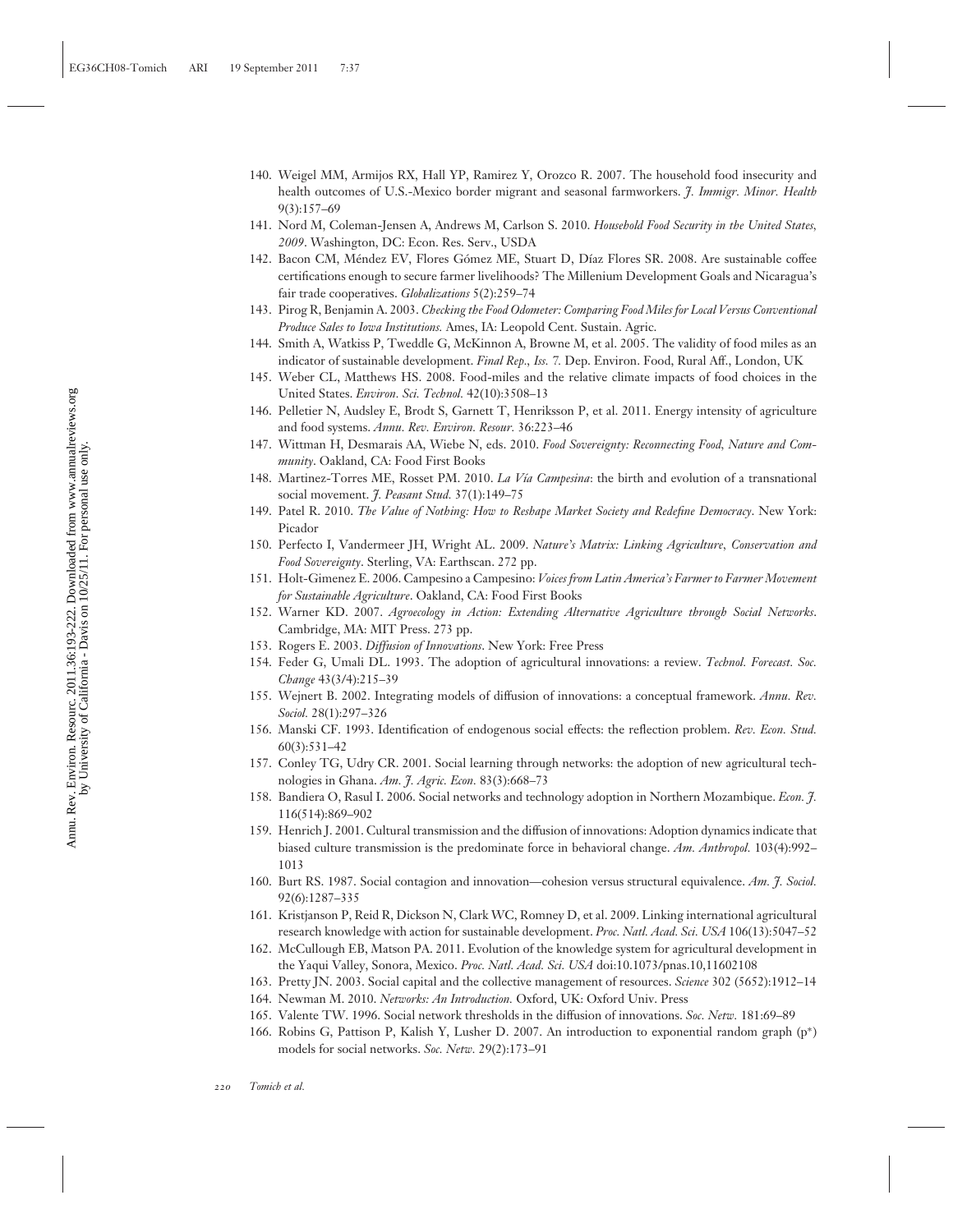- 167. Lobell DB, Burke MB, Tebaldi C, Mastrandea MD, Falcon WP, Naylor RL. 2008. Prioritizing climate change adaptation needs for food security to 2030. *Science* 319:607–10
- 168. Gallai N, Salles JM, Settele J, Vaissioin BE. 2009. Economic valuation of the vulnerability of world agriculture confronted with pollinator decline. *Ecol. Econ.* 68(3):810–21
- 169. Lacy WB, Glenna L, Biscotti D, Welsh R. 2010. Agricultural biotechnology, socioeconomic effects, and the fourth criterion. In *Encyclopedia of Industrial Biotechnology, Bioprocess, Bioseparation, and Cell Technology*, ed. MC Flickinger, pp. 1–16. Hoboken, NJ: Wiley
- 170. Ronald PC, Adamchak RW. 2008. *Tomorrow's Table: Organic Farming, Genetics, and the Future of Food.* New York: Oxford Univ. Press
- 171. Natl. Res. Counc. (NRC). 2009. *Frontiers in Soil Science Research: Report of a Workshop*. Washington, DC: Natl. Acad. Press. 68 pp.
- 172. Six J, Frey SD, Thiet RK, Batten KM. 2006. Bacterial and fungal contributions to carbon sequestration in agroecosystems. *Soil Sci. Soc. Am. J.* 70:555–69
- 173. Harris J. 2009. Soil microbial communities and restoration ecology: facilitators or followers? *Science* 325:573–74
- 174. Natl. Res. Counc. (NRC). 2010. *Toward Sustainable Agricultural Systems in the 21st Century*. Washington, DC: Natl. Acad. Press. 570 pp.
- 175. Badgley C, Moghtader J, Quintero E, Zakem E, Chappell MJ, et al. 2007. Organic agriculture and the global food supply. *Renew. Agric. Food Syst.* 22(2):86–108
- 176. Cassman K. 2007. Editorial response: Can organic agriculture feed the world? *Renew. Agric. Food Syst.* 22(2):83–84
- 177. Kirchmann H, Bergstrom L, eds. 2008. *Organic Crop Production—Ambitions and Limitations*. New York: Springer. 244 pp.
- 178. Chivenge P, Vanlauwe B, Six J. 2011. Does the combined application of organic and mineral nutrient sources influence maize productivity? A meta-analysis. *Plant Soil* 342:1–30
- 179. Vanlauwe B, Kihara J, Chivenge P, Pypers P, Coe R, Six J. 2011. Agronomic use efficiency of N fertilizer in maize-based systems in sub-Saharan Africa within the context of integrated soil fertility management. *Plant Soil* 339:35–50
- 180. Reganold JP, Andrews PK, Reeve JR, Carpenter-Boggs L, Schadt CW, et al. 2010. Fruit and soil quality of organic and conventional strawberry agroecosystems. *PLoS ONE* 5(9):e12346
- 181. Kramer SB, Reganold JP, Glover JD, Bohannan BJM, Mooney HA. 2006. Reduced nitrate leaching and enhanced denitrifier activity and efficiency in organically fertilized soils. *Proc. Natl. Acad. Sci. USA* 103(12):4522–27
- 182. Beretti M, Stuart D. 2008. Food safety and environmental quality impose conflicting demands on Central Coast growers. *Calif. Agric.* 62(2):68–73

### RELATED RESOURCES

- Literature in Spanish and Portuguese: Latin American scholars have produced a large, formative, and dynamic literature on agroecology as a science, a body of practices, and a social movement. Important contributions by Altieri, Astier, Caporal, Gliessman, Holt-Gimenez, Leon, Sevilla Guzman, Toledo, and other leading scholars can be accessed through the Web site for the Latin American Society of Agroecology (SOCLA). **<http://www.agroeco.org/socla/>**
- Agricultural biotechnology: Herdt RW. 2006. Biotechnology in agriculture. *Annu. Rev. Environ. Resour.* 31:265–95
- Agroecosystem assessment: Wood S, Sebastian K, Scherr SJ. 2000. *Pilot Analysis of Global Ecosystems: Agroecosystems*. Washington, DC: Int. Food Policy Res. Inst./World Resour. Inst.
- Aquaculture: Holmer M, Black K, Duarte CM, Marba N, Karakassis I, eds. 2008. *Aquaculture in the Ecosystem*. Berlin: Springer, 326 pp.
- Biofuels: Sagar AD, Kartha S. 2007. Bioenergy and sustainable development? *Annu. Rev. Environ. Resour.* 32:131–67